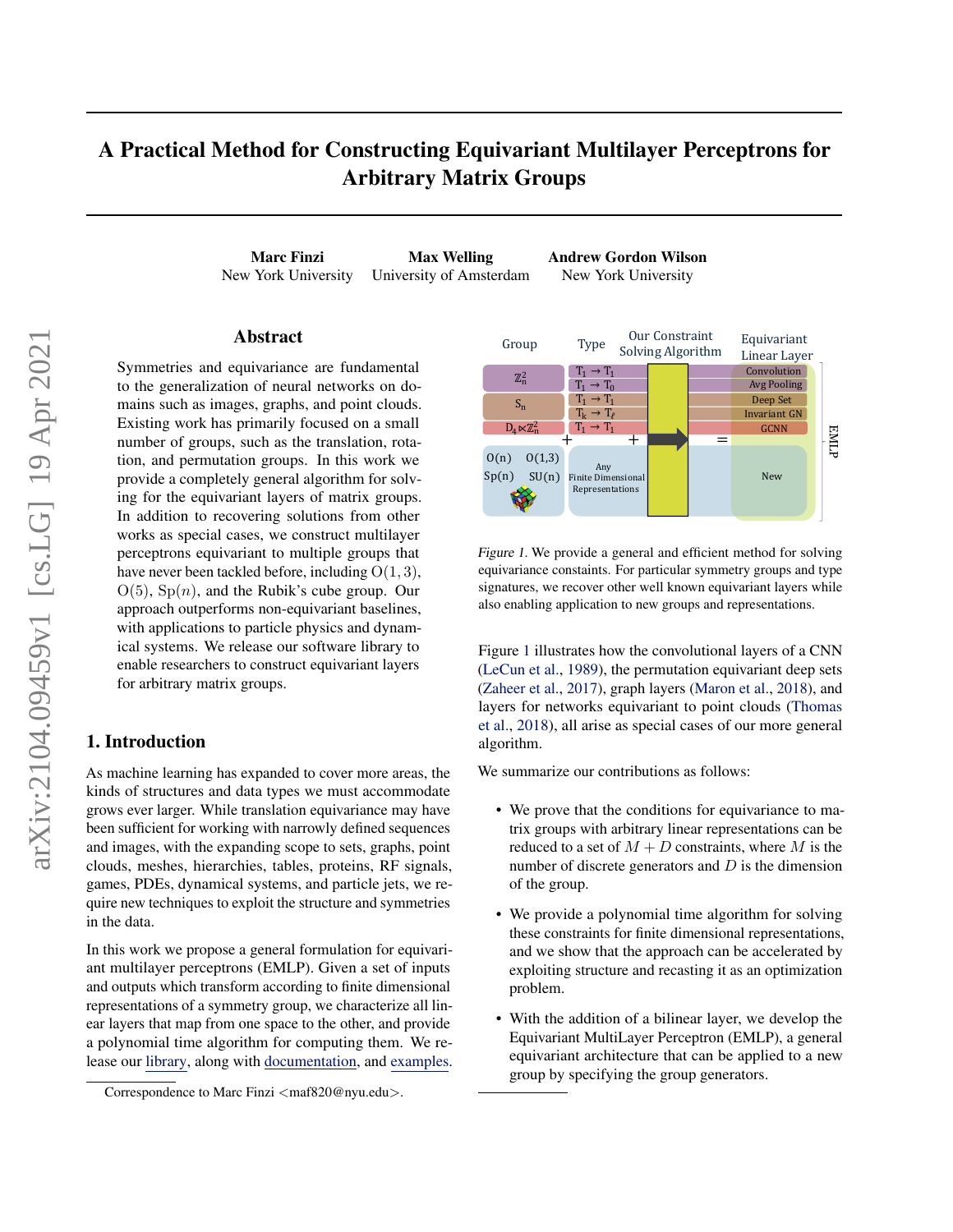• Demonstrating the generality of our approach, we apply our network to multiple groups that were previously infeasible, such as the orthogonal group in five dimensions  $O(5)$ , the full Lorentz group  $O(1, 3)$ , the symplectic group  $Sp(n)$ , the Rubik's cube group, *with the same underlying architecture*, outperforming non equivariant baselines.

### 2. Related Work

While translation equivariance in convolutional neural networks [\(LeCun et al.,](#page-9-0) [1989\)](#page-9-0) has been around for many years, more general group equivariant neural networks were introduced in [Cohen & Welling](#page-8-0) [\(2016a\)](#page-8-0) for discrete groups with GCNNs. There have been a number of important works generalizing the approach to make use of the irreducible group representations for the continuous rotation groups  $SO(2)$ [\(Cohen & Welling,](#page-8-0) [2016b;](#page-8-0) [Esteves et al.,](#page-9-0) [2017;](#page-9-0) [Marcos](#page-9-0) [et al.,](#page-9-0) [2017\)](#page-9-0), O(2) [\(Weiler & Cesa,](#page-10-0) [2019\)](#page-10-0), SO(3) [\(Thomas](#page-9-0) [et al.,](#page-9-0) [2018;](#page-9-0) [Weiler et al.,](#page-10-0) [2018;](#page-10-0) [Anderson et al.,](#page-8-0) [2019\)](#page-8-0), O(3) [\(Smidt et al.,](#page-9-0) [2020\)](#page-9-0) and their discrete subgroups.The requirements and complexity of working with irreducible representations has limited the scope of these methods, with only one example outside of these two rotation groups with the identity component of the Lorentz group  $SO^+(1,3)$  in [Bogatskiy et al.](#page-8-0) [\(2020\)](#page-8-0).

Others have used alternate approaches for equivariance through group FFTs [\(Cohen et al.,](#page-8-0) [2018b\)](#page-8-0), and regular group convolution [\(Worrall & Welling,](#page-10-0) [2019;](#page-10-0) [Bekkers,](#page-8-0) [2019;](#page-8-0) [Finzi](#page-9-0) [et al.,](#page-9-0) [2020\)](#page-9-0). These methods enable greater flexibility; however, achieving equivariance for continuous groups with the regular representation is fundamentally challenging, since the regular representation is infinite dimensional.

Meanwhile, the theoretical understanding and practical methods for equivariance to the permutation group  $S_n$  have advanced considerably for the application to sets [\(Zaheer](#page-10-0) [et al.,](#page-10-0) [2017\)](#page-10-0), graphs [\(Maron et al.,](#page-9-0) [2018\)](#page-9-0), and related objects [\(Serviansky et al.,](#page-9-0) [2020\)](#page-9-0). Particular instances of equivariant networks have been shown to be *universal*: with a sufficient size these networks can approximate equivariant functions for the given group with arbitrary accuracy [\(Maron et al.,](#page-9-0) [2019;](#page-9-0) [Ravanbakhsh,](#page-9-0) [2020;](#page-9-0) [Dym & Maron,](#page-9-0) [2020\)](#page-9-0).

Despite these developments, there is still no algorithm for constructing equivariant networks that is completely general to the choice of symmetry group or representation. Furthest in this direction are the works of [Lang & Weiler](#page-9-0) [\(2020\)](#page-9-0), [Ravanbakhsh et al.](#page-9-0) [\(2017\)](#page-9-0), and [van der Pol et al.](#page-9-0) [\(2020\)](#page-9-0) with some of these ideas also appearing in [Wood & Shawe-](#page-10-0)[Taylor](#page-10-0) [\(1996\)](#page-10-0). Based on the Wigner-Eckert theorem, [Lang](#page-9-0) [& Weiler](#page-9-0) [\(2020\)](#page-9-0) show a general process by which equivariant convolution kernels can be derived for arbitrary compact groups. However this process still requires considerable

mathematical legwork to carry out for a given group, and is not applicable beyond compact groups. [Ravanbakhsh et al.](#page-9-0) [\(2017\)](#page-9-0) show how equivariance can be achieved by sharing weights over the orbits of the group, but is limited to regular representations of finite groups. Unlike [Lang & Weiler](#page-9-0) [\(2020\)](#page-9-0) and [Ravanbakhsh et al.](#page-9-0) [\(2017\)](#page-9-0), [van der Pol et al.](#page-9-0) [\(2020\)](#page-9-0) present an explicit algorithm for computing equivariant layers. However, the complexity of this approach scales with the size of the group and quickly becomes too costly for large groups and impossible for continuous groups like  $SO(n)$ ,  $O(1, 3)$ ,  $Sp(n)$ , and  $SU(n)$ .

### 3. Background

In order to present our main results, we first review some necessary background on group theory. Most importantly, symmetry groups can be broken down in terms of discrete and continuous generators, and these can act on objects through group and Lie algebra representations.

Finite Groups and Discrete Generators. A group  $G$  is finitely generated if we can write each element  $g \in G$  as a sequence from a discrete set of generators  $\{h_1, h_2, ... h_M\}$  and their inverses  $h_{-k} = h_k^{-1}$ . For example we may have an element  $g = h_1 h_2 h_2 h_1^{-1} h_3$  and can be written more compactly  $g = \prod_{i=1}^{N} h_{k_i}$  for the integer sequence  $k = [1, 2, 2, -1, 3]$ .

All finite groups, like the cyclic group  $\mathbb{Z}_n$ , the dihedral group  $D_n$ , the permutation group  $S_n$ , and the Rubik's cube group can be produced by a finite set of generators. Even for large groups, the number of generators is *much* smaller than the size of the group: 1 for  $\mathbb{Z}_n$  of size n, 2 for  $S_n$  of size *n*!, and 6 for the cube group of size  $4 \times 10^{19}$ .

Continuous Groups and Infinitesimal Generators. Similarly, Lie theory provides a way of analyzing continuous groups in terms of their *infinitesimal* generators. The Lie Algebra g of a Lie Group  $G$  (a continuous group that forms a smooth manifold) is the tangent space at the identity  $\mathfrak{g} := T_{\text{id}} G \subseteq \mathbb{R}^{n \times n}$ , which is a vector space of infinitesimal generators of group transformations from  $G$ . The exponential map  $\exp : \mathfrak{g} \to G$  maps back to the Lie Group and can be understood through the series:  $\exp(A) = \sum_{k=0}^{\infty} A^k / k!$ 

A classic example is the rotation group  $G = SO(n)$  with matrices  $\mathbb{R}^{n \times n}$  satisfying  $R^{\top}R = I$  and  $\det(R) = 1$ . Parametrizing a curve  $R(t)$  with  $R(0) = I$ ,  $R'(0) = A$ , one can find the tangent space by differentiating the constraint at the identity. The Lie Algebra consists of antisymmetric matrices:  $\mathfrak{so}(n) = T_{\text{id}}\text{SO}(n) = \{A \in \mathbb{R}^{n \times n} : A^{\top} = -A\}.$ 

Given that  $\mathfrak g$  is a finite dimensional vector space ( $D =$  $\dim(\mathfrak{g}) = \dim(G)$ , its elements can be expanded in a basis  ${A_1, A_2, ..., A_D}$ . For some Lie Groups like  $SO(n)$ , the orientation preserving isometries  $SE(n)$ , the special unitary group  $SU(n)$ , the symplectic group  $Sp(n)$ , the exponen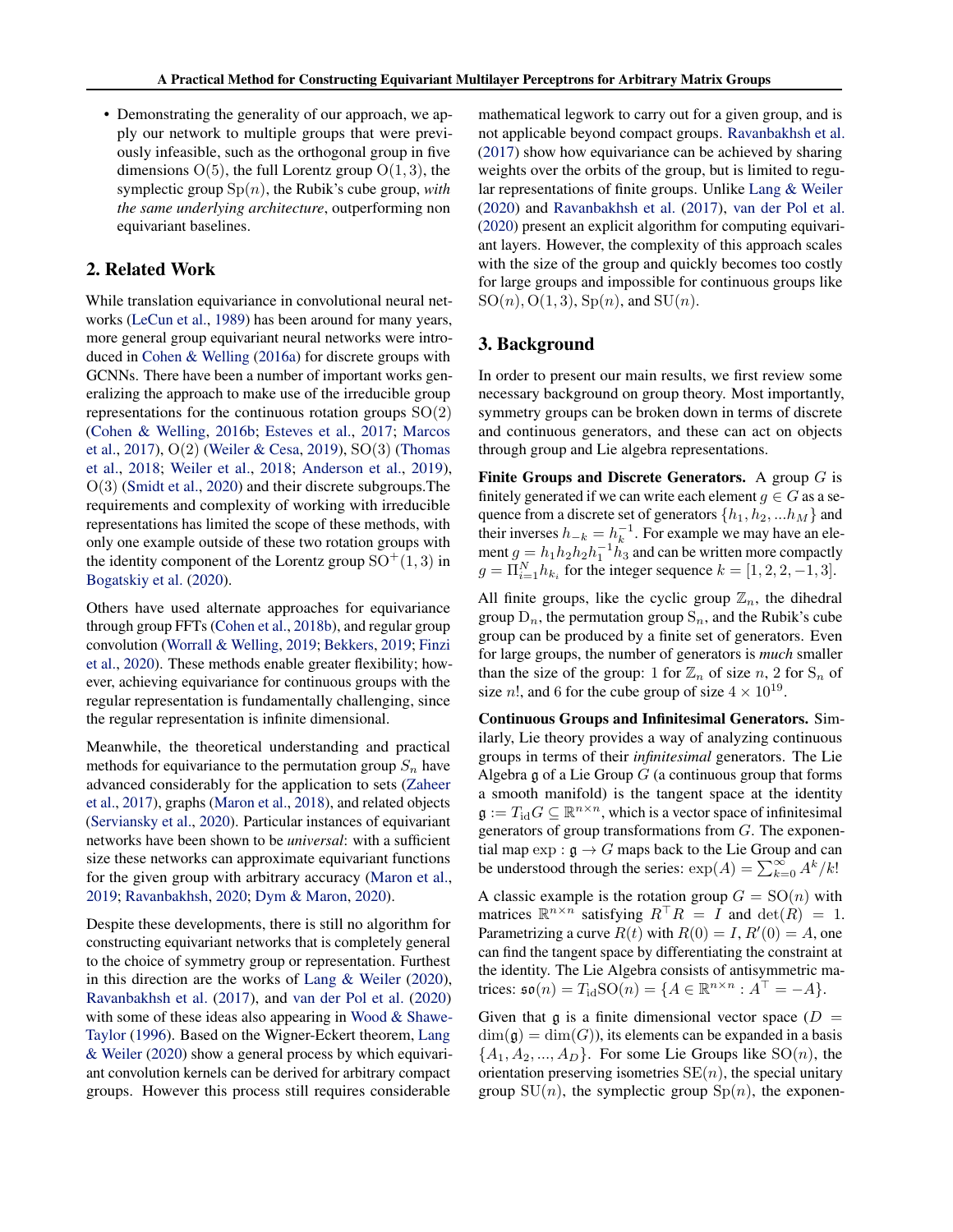<span id="page-2-0"></span>tial map is surjective meaning all elements  $g \in G$  can be written in terms of this exponential  $g = \exp(\sum_i \alpha_i A_i)$ with a set of real valued coefficients  $\{\alpha_i\}_{i=1}^D$ . But in general for other Matrix Groups like  $O(n)$ ,  $E(n)$ , and  $O(1, 3)$ , exp is not surjective and one can instead write  $g = \exp(\sum_i \alpha_i A_i) \Pi_{i=1}^N h_{k_i}$  as a product of the exponential map that traverses the identity component and an additional collection of discrete generators (see [Appendix H\)](#page-16-0).

Group Representations. In the machine learning context, a group element is most relevant in how it acts as a transformation on an input. A (linear finite dimensional) group *representation*  $\rho$  :  $G \to GL(m)$  associates each  $q \in G$  to an invertible matrix  $\rho(g) \in \mathbb{R}^{m \times m}$  that acts on  $\mathbb{R}^m$ . The representation satisfies  $\forall g_1, g_2 \in G : \rho(g_1g_2) = \rho(g_1)\rho(g_2),$ and therefore also  $\rho(g^{-1}) = \rho(g)^{-1}$ . The representation specifies how objects transform under the group, and can be considered a specification of the *type* of an object.

Lie Algebra Representations. Mirroring the group representations, Lie Groups have an associated representation of their Lie algebra, prescribing how infinitesimal transformations act on an input. A Lie algebra representation  $d\rho$ :  $\mathfrak{g} \to \mathfrak{gl}(N)$  is a **linear** map from the Lie algebra to  $m \times m$  matrices. An important result in Lie Theory relates the representation of a Lie Group to the representation of its Lie Algebra

$$
\forall A \in \mathfrak{g}: \quad \rho(e^A) = e^{d\rho(A)} \tag{1}
$$

Tensor Representations. Given some base group representation  $\rho$ , Lie Algebra representation  $d\rho$ , acting on a vector space  $V$ , representations of increasing size and complexity can be built up through the tensor operations dual (∗), direct sum  $(\oplus)$ , and tensor product  $(\otimes)$ .

| OΡ        | ρ                             | $d\rho$                            |                  |
|-----------|-------------------------------|------------------------------------|------------------|
| $*$       | $\rho(q^{-1})^{\top}$         | $-d\rho(A)^{\top}$                 | $V^*$            |
| $\oplus$  | $\rho_1(g) \oplus \rho_2(g)$  | $d\rho_1(A) \oplus d\rho_2(A)$     | $V_1\oplus V_2$  |
| $\otimes$ | $\rho_1(g) \otimes \rho_2(g)$ | $d\rho_1(A)\bar{\oplus}d\rho_2(A)$ | $V_1\otimes V_2$ |

Acting on matrices,  $\oplus$  is the direct sum which concatenates the matrices on the diagonal  $X \oplus Y = \begin{bmatrix} X & 0 \\ 0 & Y \end{bmatrix}$  $0 \quad Y$  $\Big]$ , and facilitates multiple representations which are acted upon separately. The ⊗ on matrices is the Kronecker product, and  $\overline{\oplus}$  is the *Kronecker sum*:  $X \overline{\oplus} Y = X \otimes I + I \otimes Y$ .  $V^*$  is the dual space of  $V$ . The tensor product and dual are useful in describing linear maps from one vector space to another. Linear maps from  $V_1 \to V_2$  form the vector space  $V_2 \otimes V_1^*$ and have the corresponding representation  $\rho_2 \otimes \rho_1^*$ .

We will work with the corresponding vector spaces and representations interchangeably with the understanding that the other is defined through these composition rules. We abbreviate many copies of the same vector space  $V \oplus V \oplus ... \oplus V$  as  $mV$ . Similarly we will refer to the  $\overline{m}$ <br>vector space formed from many tensor products  $T_{(p,q)} =$ 

 $V^{\otimes p} \otimes (V^*)^{\otimes q}$  where  $(\cdot)^{\otimes p}$  is the tensor product iterated  $p$  times. Following the table, these tensors have the group representation  $\rho_{(p,q)}(g) = \rho(g)^{\otimes p} \otimes \rho^*(g)^{\otimes q}$ , and the Lie algebra representation  $d\rho_{(p,q)}(A) = d\rho(A) \bar{\oplus} p \bar{\oplus} d\rho^*(A) \bar{\oplus} q$ . We will abbreviate  $T_{p+q}$  for  $T_{(p,q)}$  when using orthogonal representations ( $\rho = \rho^*$ ), as the distinction between V and V <sup>∗</sup> becomes unnecessary.

### 4. Equivariant Linear Maps

In building equivariant models, we need that the layers of the network are equivariant to the action of the group. Below we characterize all equivariant linear layers  $W \in \mathbb{R}^{N_2 \times N_1}$ that map from one vector space  $V_1$  with representation  $\rho_1$  to another vector space  $V_2$  with representation  $\rho_2$  for a matrix group G. We prove that the infinite set of constraints can be reduced to a finite collection without loss of generality, and then provide a polynomial-time algorithm for solving the constraints.

#### 4.1. The Equivariance Constraint

Equivariance requires that transforming the input is the same as transforming the output:

$$
\forall x \in V_1, \forall g \in G: \qquad \rho_2(g)Wx = W\rho_1(g)x.
$$

Since true for all x,  $\rho_2(g)W\rho_1(g)^{-1} = W$ , or more abstractly:

$$
\forall g \in G: \quad \rho_2(g) \otimes \rho_1(g^{-1})^\top \text{vec}(W) = \text{vec}(W) \quad (2)
$$

where vec flattens the matrix into a vector.  $\rho_1(g^{-1})^{\top}$  is the dual representation  $\rho_1^*(g)$ , and so the whole object  $\rho_2(g)$   $\otimes$  $\rho_1(g^{-1})^{\top} = (\rho_2 \otimes \rho_1^*)(g) = \rho_{21}(g)$  is a representation of how g acts on matrices mapping from  $V_1 \rightarrow V_2$ .

While equation (2) is linear, the constraint must be upheld for each of the possibly combinatorially large or infinite number of group elements in the case of continuous groups. However, in the following section we show that these constraints can be reduced to a finite and small number.

#### 4.2. General Solution for Symmetric Objects

Equation (2) above with  $\rho = (\rho_2 \otimes \rho_1^*)$  is a special case of a more general equation expressing the symmetry of an object  $v$ ,

$$
\forall g \in G: \quad \rho(g)v = v \tag{3}
$$

Writing the elements of G in terms of their generators:  $q =$  $\exp(\sum_{i}^{D} \alpha_i A_i) \prod_{i=1}^{N} h_{k_i}$ . For group elements with  $k = \emptyset$ ,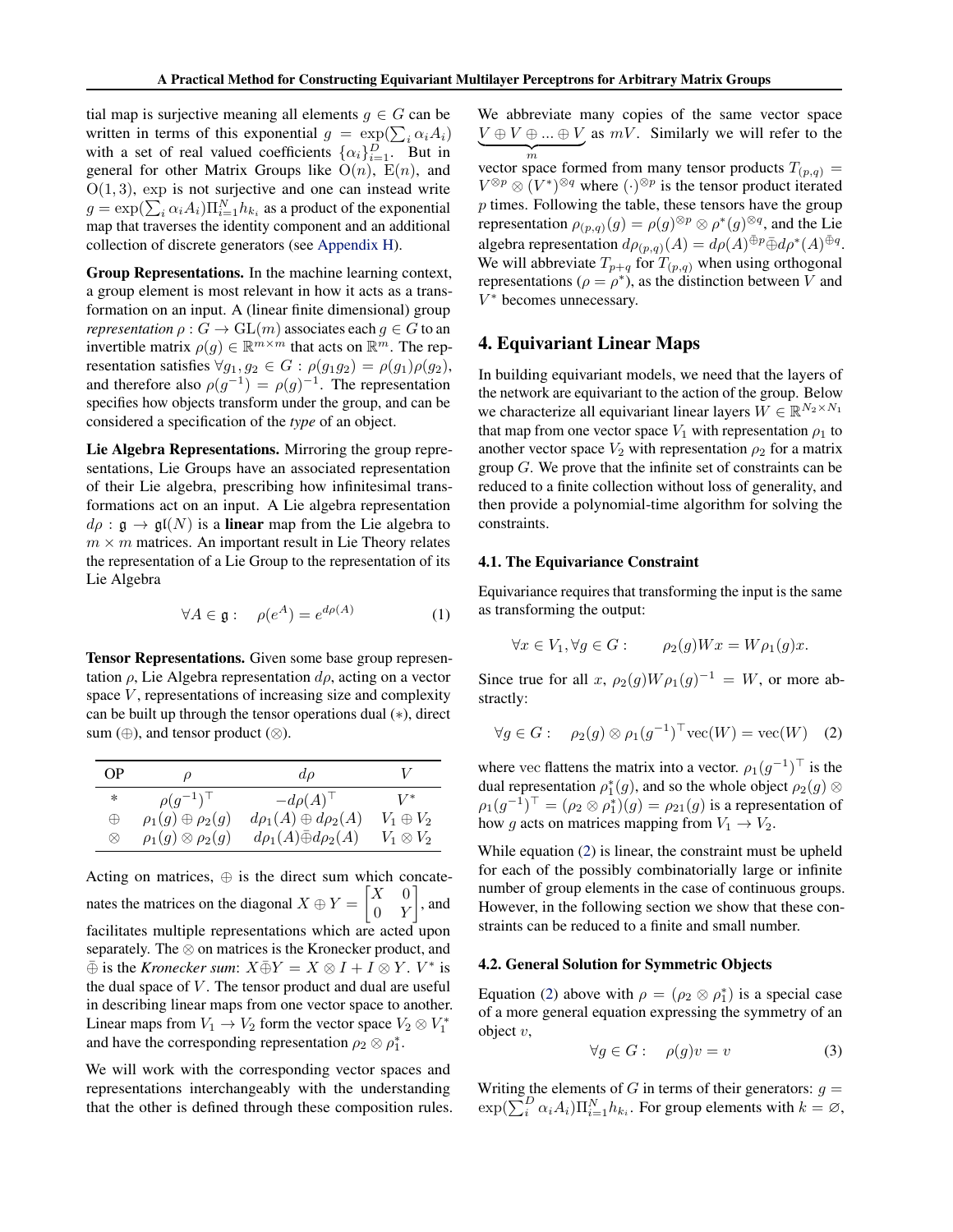<span id="page-3-0"></span>we have

$$
\forall \alpha_i: \quad \rho\big(\exp(\sum_i \alpha_i A_i)\big)v = v
$$

Using the Lie Algebra - Lie Group representation correspon-dence [\(1\)](#page-2-0) and the linearity of  $d\rho(\cdot)$  we have

$$
\forall \alpha_i: \quad \exp\left(\sum_i \alpha_i d\rho(A_i)\right)v = v.
$$

Taking the derivative with respect to  $\alpha_i$  at  $\alpha = 0$ , we get a constraint for each of the infinitesimal generators

$$
\forall i = 1, ..., D: \quad d\rho(A_i)v = 0
$$
 (4)

For group elements with all  $\alpha_i = 0$  and  $N = 1$ , we get an additional constraint for each of the discrete generators in the group:

$$
\forall k = 1, ..., M: \quad (\rho(h_k) - I)v = 0.
$$
 (5)

We get a total of  $O(M+D)$  constraints, one for each of the discrete and infinitesimal generators. In [Appendix B,](#page-11-0) we prove that these reduced constraints are not just necessary but also sufficient, and therefore characterize all solutions to the symmetry equation [\(3\)](#page-2-0).

Solving the Constraint: We collect each of the symmetry constraints  $C_1 = d\rho(A_1), C_2 = d\rho(A_2), ..., C_{D+1} =$  $\rho(h_1) - I$ , ... into a single matrix C, which we can breakdown into its nullspace spanned by the columns of  $Q \in$  $\mathbb{R}^{m \times r}$  and orthogonal complement  $P \in \mathbb{R}^{m \times (m-r)}$  using the singular value decomposition:

$$
Cv = \begin{bmatrix} d\rho(A_1) \\ d\rho(A_2) \\ \dots \\ \rho(h_1) - I \\ \dots \end{bmatrix} v = U \begin{bmatrix} \Sigma & 0 \\ 0 & 0 \end{bmatrix} \begin{bmatrix} P^{\top} \\ Q^{\top} \end{bmatrix} v = 0.
$$
 (6)

All symmetric solutions for  $v$  must lie in the nullspace of C:  $v = Q\beta$  for some coefficients  $\beta$ , and we can then parametrize all symmetric solutions directly in this subspace. Alternatively, defining  $\beta = Q^T v_0$  we can reuse any standard parametrization and initialization, but simply project onto the equivariant subspace:  $v = QQ<sup>T</sup>v<sub>0</sub>$ .

Thus given any finite dimensional linear representation, we can solve the constraints with a singular value decomposition.<sup>1</sup>. If  $v \in \mathbb{R}^m$  the runtime of the approach is  $O((M+D)m^3)$ .



Figure 2. Equivariant basis for permutations, translation, 2d translation, and GCNN symmetries respectively, each of which are solutions to Equation 5 for different groups. The  $r$  different solutions in the basis are shown by different colors.

#### 4.3. A Unifying Perspective on Equivariance

In order to make it more concrete and demonstrate its generality, we now show that standard convolutional layers [\(LeCun et al.,](#page-9-0) [1989\)](#page-9-0), deep sets [\(Zaheer et al.,](#page-10-0) [2017\)](#page-10-0), invariant graph networks [\(Maron et al.,](#page-9-0) [2018\)](#page-9-0), and GCNNs [\(Cohen & Welling,](#page-8-0) [2016a\)](#page-8-0) are examples of the solutions in equation (6) when specifying a specific symmetry group and representation.

Convolutions: To start off with the 1D case with sequences of *n* elements and a single channel,  $V = \mathbb{R}^n$  is acted upon by cyclic translations from the group  $G = \mathbb{Z}_n$ . The group can be generated by a single element given by the permuation matrix  $\rho(h) = P[n, 1, 2, ..., n-1]$ . Equivariant linear maps from  $V \to V$  are of type  $T_{(1,1)}$ . Expressing the representation and solving eq. (6) with SVD gives the  $r = n$ matrices (reshaped from the rows of  $Q$ ) shown by the circulant matrix in Figure 2, which is *precisely* the way to express convolution as a matrix.

In the typical case of 2D arrays with  $V = \mathbb{R}^{n^2}$  elements and multiple channels  $c_{\text{in}} c_{\text{out}}$ , there are  $M = 2$  generators of the group  $G = \mathbb{Z}_n \times \mathbb{Z}_n = \mathbb{Z}_n^2$  that are  $\rho(h_1) = \rho(h) \otimes I$  and  $\rho(h_2) = I \otimes \rho(h)$  defined in terms of the generator in the 1D case. For multiple channels, the mapping is  $c_{\text{in}}V \rightarrow c_{\text{out}}V$ which has type  $c_{\text{in}}c_{\text{out}}T_{(1,1)}$  which yields the matrix valued 2D convolution (with  $c_{\text{in}}c_{\text{out}}n^2$  independent basis elements) that we are accustomed to using for computer vision<sup>2</sup>.

Deep Sets: We can recover the solutions in [Zaheer et al.](#page-10-0) [\(2017\)](#page-10-0) by specifying  $V = \mathbb{R}^n$  and considering  $S_n$  (permutation) equivariant linear maps  $V \to V$ .  $S_n$  can be generated in several ways such as with the  $M = 2$  generators  $\rho(h_1) = P[1, n-1, 2, 3, \ldots]$  and  $\rho(h_2) = P[2, 1, 3, 4, \ldots]$ [\(Conrad,](#page-8-0) [2013\)](#page-8-0). Solving the constraints for  $T_{(1,1)}$  yields the  $r = 2$  dimensional basis  $Q = [I, 11<sup>T</sup>]$  shown in Figure 2.

Equivariant Graph Networks: Equivariant graph net-works in [Maron et al.](#page-9-0) [\(2018\)](#page-9-0) generalize deep sets to  $S_n$ equivariant maps from  $T_k \to T_\ell$ , such as maps from adja-

 ${}^{1}$ Equations (4) and (5) apply also to infinite dimensional representations, where  $\rho$  and  $d\rho$  are linear operators acting on functions  $v$ , but solving these on a computer would be more difficult.

<sup>&</sup>lt;sup>2</sup>Note that the inductive bias of *locality* restricting from  $n \times n$ filters to  $3 \times 3$  filters is not a consequence of equivariance.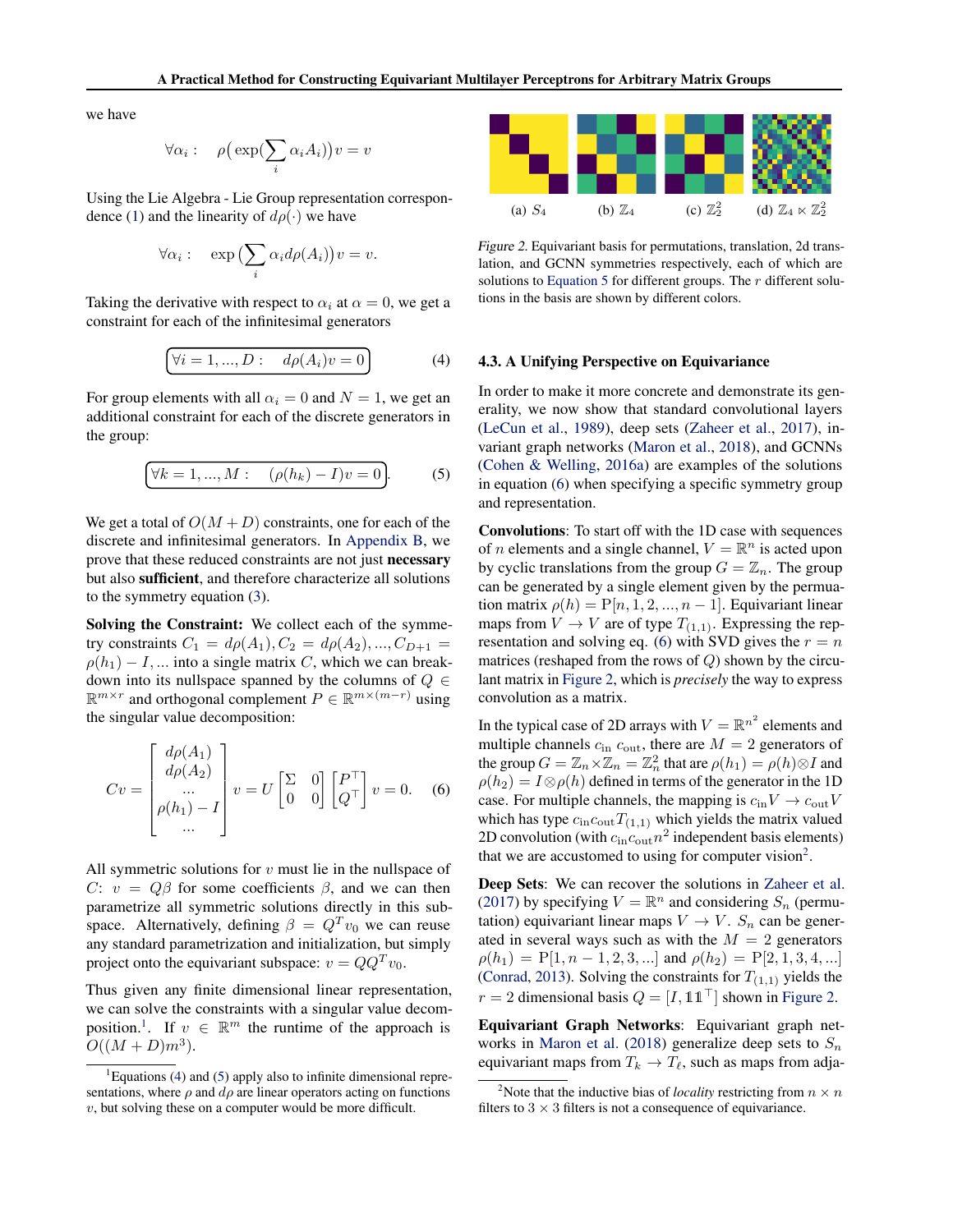<span id="page-4-0"></span>cency matrices  $T_2$  to themselves. They show these maps satisfy

$$
\forall P \in S_n: P^{\otimes (k+\ell)}\text{vec}(W) = \text{vec}(W), \quad (7)
$$

and use analytic techniques to find a basis, showing that the size of the basis is upper bounded<sup>3</sup> by the Bell numbers 1, 2, 5, 15, .... Noting that  $P = (P^{-1})^{\top}$ , we can now recognize  $P^{\otimes k+\ell} = \rho_{(k,\ell)}(P)$  acting on the maps of type  $T_{(k,\ell)}$ . However we need not solve the combinatorially large Equation 7; our algorithm instead solves it just for the permutation generators  $\rho(h_i)$ , yielding the same solutions.

GCNNs: The Group Equivariant CNNs in [Cohen & Welling](#page-8-0) [\(2016a\)](#page-8-0) can be defined abstractly through fiber bundles and base spaces, but we can also describe them in our tensor notation. The original GCNNs have the  $G = \mathbb{Z}_4 \ltimes (\mathbb{Z}_n \times \mathbb{Z}_n)$ symmetry group consisting of discrete translations of the grid, as well as  $90^{\circ}$  rotations where  $\times$  is the semi-direct product.<sup>4</sup> In total, the representation space can be written  $V = \mathbb{R}^4 \otimes \mathbb{R}^{n^2}$ . We can now disentangle these two parts to read off the  $M = 3$  generators for x, y translation and rotation. The translation generators are  $I \otimes \rho(h_1)$  and  $I \otimes \rho(h_2)$ from the 2D convolution section, as well a generator for rotation  $P[4, 1, 2, 3] \otimes \text{Rot}_{90}$  with the Rot<sub>90</sub> matrix performing 90° rotations on the grid. Solving for the constraint on  $T_{(1,1)}$  yields the G-convolutional layer embedded in a dense matrix shown in [Figure 2.](#page-3-0) Note the diagonal blocks implement rotated copies of a given filter, equivalent to the orientations in the regular representation of a GCNN.

Notably, each of these solutions for convolution, deep sets, equivariant graph networks, and GCNNs are produced as solutions from [Equation 6](#page-3-0) as a direct consequence of specifying the representation and the group generators. In [Ap](#page-13-0)[pendix E](#page-13-0) we calculate the equivariant basis for tensor representations of these groups  $\mathbb{Z}_n$ ,  $S_n$ ,  $D_n$ , as well as unexplored territory with  $SO(n)$ ,  $O(n)$ ,  $Sp(n)$ ,  $SO^+(1, 3)$ ,  $SO(1, 3)$ ,  $O(1, 3)$ ,  $SU(n)$ , and the Rubiks Cube group. We visualize several of these equivariant bases in Figure 3.

### 5. Efficiently Solving the Constraint

The practical application of our general approach is limited by two factors: the computational cost of computing the equivariant basis at initialization, and the computational cost of applying the equivariant maps in the forward pass of a network. In this section we address the scalability of the first factor, computing the equivariant basis.

The runtime for using SVD directly to compute the equivari-



Figure 3. Equivariant basis for various tensor representations  $T_k^G$ where  $G$  denotes the symmetry group. The  $r$  different solutions in the basis are shown by different colors. For  $SO(3)$  the bases cannot be separated into disjoint set of 0 or 1 valued vectors, and so we choose overlapping colors randomly and add an additional color for 0.

ant basis is too costly for all but very small representations  $m = \dim(V)$  < 5000. We improve upon the naive algorithm with two techniques: dividing the problem into a smaller set of independent subproblems and exploiting structure in the constraint matrices to enable an efficient iterative Krylov subspace approach for computing the nullspace. These two techniques allow us to compute the bases for high dimensional representations while not sacrificing the equivariance or completeness of the solution basis. Our resulting networks run in time similar to a standard MLP.

#### 5.1. Dividing into Independent Sub-problems

The feature space  $U$  in a neural network can be considered a combination of objects with different types and multiplicities. The features in standard CNN or deep set would be  $c$ copies of rank one tensors,  $U = cT_1$ , where c is the number of channels. Graph networks include both node features  $T_1$ as well as edge features  $T_2$  like the adjacency matrix. More general networks could have a mix of representations, for example 100 scalars, 30 vectors, 10 matrices and 3 higher order tensors:  $U = 100T_0 \oplus 30T_1 \oplus 10T_2 \oplus 3T_3$ . These composite representations with multiplicity are built from direct sums of simpler representations.  $\rho_U(g) = \bigoplus_{a \in \mathcal{A}} \rho_a(g)$  for some collection of representations A.

Since linear maps  $U_1 \rightarrow U_2$  have the representation  $\rho_2 \otimes \rho_1^*$ , the product can be expanded as the direct sum

$$
\rho_2 \otimes \rho_1^* = \bigoplus_{b \in \mathcal{A}_2} \rho_b \otimes \bigoplus_{a \in \mathcal{A}_1} \rho_a^* = \bigoplus_{(b,a) \in \mathcal{A}_2 \times \mathcal{A}_1} \rho_b \otimes \rho_a^*.
$$
 (8)

Since  $\oplus$  for both the group and algebra representations concatenates blocks along the diagonal, the constraints can be separated into the blocks given by each of the  $(b, a)$  pairs. Each of these constraints [\(4\)](#page-3-0) and [\(5\)](#page-3-0) can be solved independently for the  $\rho_b \otimes \rho_a^*$  representation and then reassembled into the parts of the full matrix.

<sup>&</sup>lt;sup>3</sup>For small *n*, the size of the equivariant basis for  $T_k$  can actually be less than  $B_k$  when  $n^k < \overline{B}_k$ .

<sup>&</sup>lt;sup>4</sup>[Cohen & Welling](#page-8-0) [\(2016a\)](#page-8-0) also make  $D_4$  dihedral equivariant networks that respect reflections, which can be accomodated by in our framework with 1 additional generator.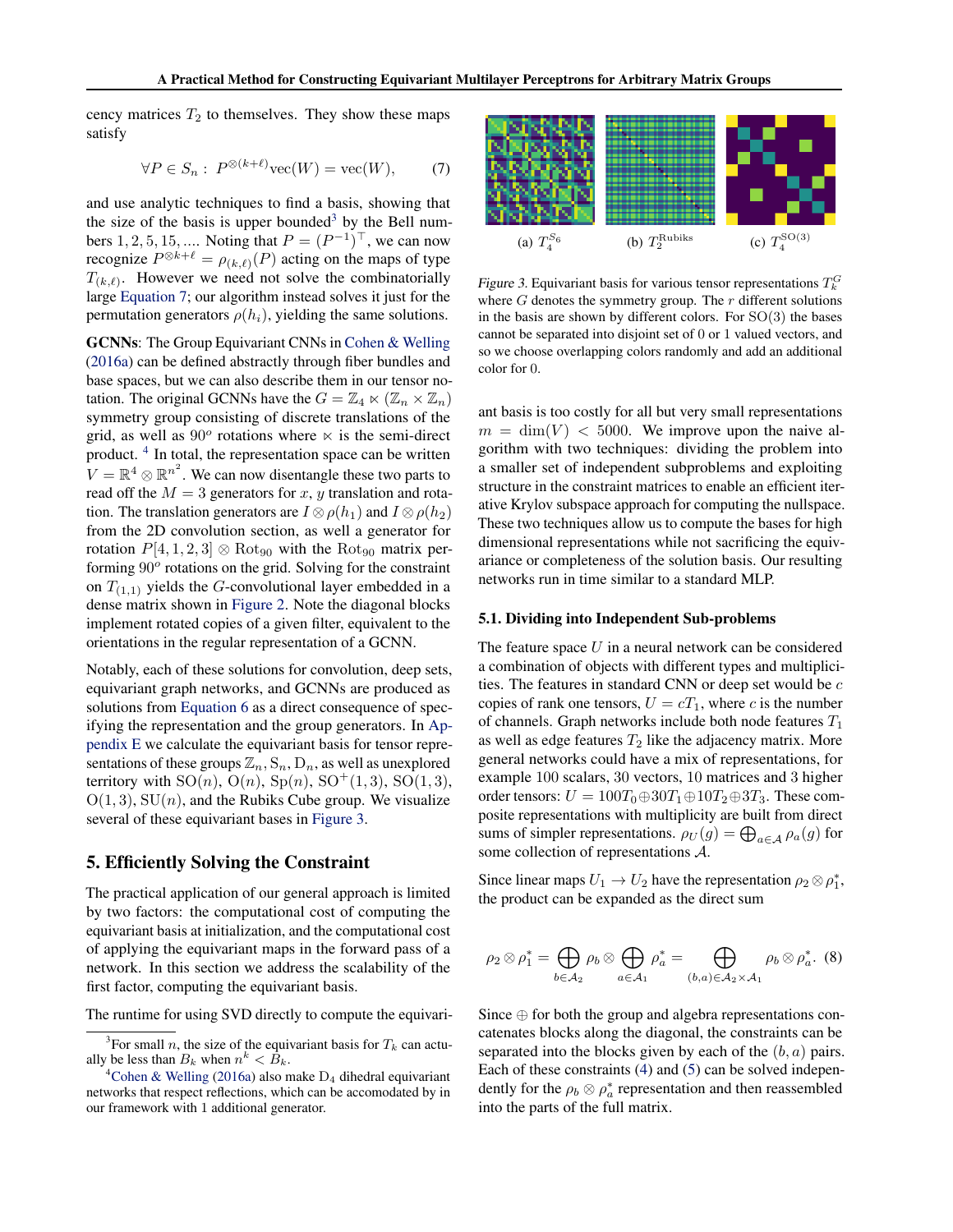<span id="page-5-0"></span>

Figure 4. EMLP layers. G-equivariant linear layers, followed by the bilinear layer and a shortcut connection, and finally a gated nonlinearity. Stacking these layers together and choosing some internal representation (shown below), the EMLP maps some collection of geometric quantities to some other collection. Here we show the equivariant mappings from scalars and vectors to matrices.

Unlike Steerable CNNs which use analytic solutions of irreducible representations [\(Cohen & Welling,](#page-8-0) [2016b;](#page-8-0) [Weiler &](#page-10-0) [Cesa,](#page-10-0) [2019\)](#page-10-0), we need not worry about any Clebsch-Gordon coefficients or otherwise, regardless of the representation used. <sup>5</sup> Note that tensor representations make things especially simple since  $T_{(p,q)} \otimes T^*_{(r,s)} = T_{(p+s,q+r)}$ , but are not required.

#### 5.2. Krylov Method for Efficient Nullspaces

We can exploit structure in the matrices  $\rho$  and  $d\rho$  for a more efficient solution. With this in mind, we propose to find the nullspace  $Q \in \mathbb{R}^{n \times r}$  where r is the rank of the nullspace with the following optimization problem:

$$
\min \|CQ\|_F^2 \quad s.t \quad Q^\top Q = I. \tag{9}
$$

Minimizing using gradient descent, we have a very close relative of QR power iteration [\(Francis,](#page-9-0) [1961\)](#page-9-0) and Oja's rule [\(Garber & Hazan,](#page-9-0) [2015;](#page-9-0) [De Sa et al.,](#page-8-0) [2015;](#page-8-0) [Shamir,](#page-9-0) [2015\)](#page-9-0), that instead finds the smallest singular vectors. As the nullspace components are preserved by the gradient updates, the orthogonalization constraint can in fact be removed during the minimization and we list the steps of the iterative method in algorithm 1. Crucially, gradients require only matrix vector multiplies (MVMs) with the constraint matrix  $C$ , we never have to form the representation matrices explicitly and can instead implement an efficient MVM for  $\rho$  and  $d\rho$ . Through iterative doubling of the max rank r we need not know the true rank beforehand. As we prove in [Appendix C](#page-11-0) the algorithm produces an  $\epsilon$  accurate solution in time  $O((M + D) \mathcal{T}r \log(1/\epsilon) + r^2 n)$  where  $\mathcal{T}$  is the time for an MVM with  $\rho$  and  $d\rho$ . The method is "exact" in the sense of numerical algorithms in that we can specify a precision  $\epsilon$  close to machine precision and converge in  $\log(1/\epsilon)$  iterations due to the exponential convergence rate, which we verify in [Figure 7.](#page-12-0)

The pairs of tensor products of representations,  $\rho_h(h)$  ⊗

Algorithm 1 Fast Krylov Nullspace def KrylovNullspace $(C)$ :  $r_{\text{max}} = r = 10$ while  $r=r_{\mathrm{max}}$  do  $r_{\max} \leftarrow 2 r_{\max}$  $Q = \text{CappedKrylovNullspace}(C, r_{\text{max}})$  $r \leftarrow \text{rank}(Q)$ end return Q def CappedKrylovNullspace $(C, r_{\text{max}})$ :  $Q \sim \mathcal{N}(0, 1)^{n \times r_{\text{max}}}$ while  $L(Q) > \epsilon$  do  $L(Q) = ||CQ||_F^2$  $Q \leftarrow Q - \eta \nabla L$ end  $Q, \Sigma, V =$ SVD $(Q)$ return Q

 $\rho_a(h^{-1})^{\top}$  and  $d\rho_b(A)\bar{\oplus}(-d\rho_a(A)^{\top})$  from [Equation 8](#page-4-0) have Kronecker structure allowing efficent MVMs ( $A \otimes$  $B$ )vec(W) = vec( $AWB^{\dagger}$ ). Exploiting this structure alone, solving the constraints for a matrix  $W \in \mathbb{R}^c \to \mathbb{R}^c$ takes time

$$
O((M+D)\mathcal{T}rc + r^2c^2)
$$
 (10)

where  $T$  is the time for MVMs with constituent matrices  $\rho_a$ ,  $\rho_b$ ,  $d\rho_a$ ,  $d\rho_b$ . For some of the groups this time  $\mathcal T$  is in fact a *constant*, for example the permutation generators merely swap two entries, and Lie algebras can often be written in a sparse basis. For high order tensor representations, one can exploit higher order Kronecker structure. Even for discrete groups the runtime is a strict improvement over the approach by [van der Pol et al.](#page-9-0) [\(2020\)](#page-9-0) which runs in time  $O(|G| \mathcal{T} r c + r^2 c^2)$ . For large discrete groups like  $S_n$  our approach gives an exponential speedup,  $O(n!) \rightarrow O(n)$ .

### 6. Network Architecture

While the constraint solving procedure can be applied to any linear representations, we will use tensor representations to construct our network. The features in each layer are a collection of tensors of different ranks  $v \in U =$  $\bigoplus_{a \in \mathcal{A}} T_{(p_a, q_a)}$  with the individual objects  $v_a \in T_{(p_a, q_a)}$ . As a heuristic, we allocate the channels uniformly between tensor ranks for the intermediate layers. For example with 256 channels for an  $SO(3)$  equivariant layer with  $\dim(T_{(p,q)}) = 3^{p+q}$ , uniformly allocating channels produces  $U = 70T_0 \oplus 23T_1 + 7T_2 + 2T_3$ . The input and output layers are set by the types of the data. To build a full equivariant multilayer perceptron (EMLP) from the equivariant linear layer, we also need equivariant nonlinearities.

Gated Nonlinearities: For this purpose we use *gated* nonlinearities introduced in [Weiler et al.](#page-10-0) [\(2018\)](#page-10-0). Gated nonlin-

<sup>&</sup>lt;sup>5</sup> For irreducible representations one typically decomposes  $\rho_i \otimes$  $\rho_j = Q^{-1} (\bigoplus_k \rho_k) \hat{Q}$  with Clebsch-Gordan matrix  $Q$ , but we can leave the rep as  $\rho_i \otimes \rho_j$  and solve numerically.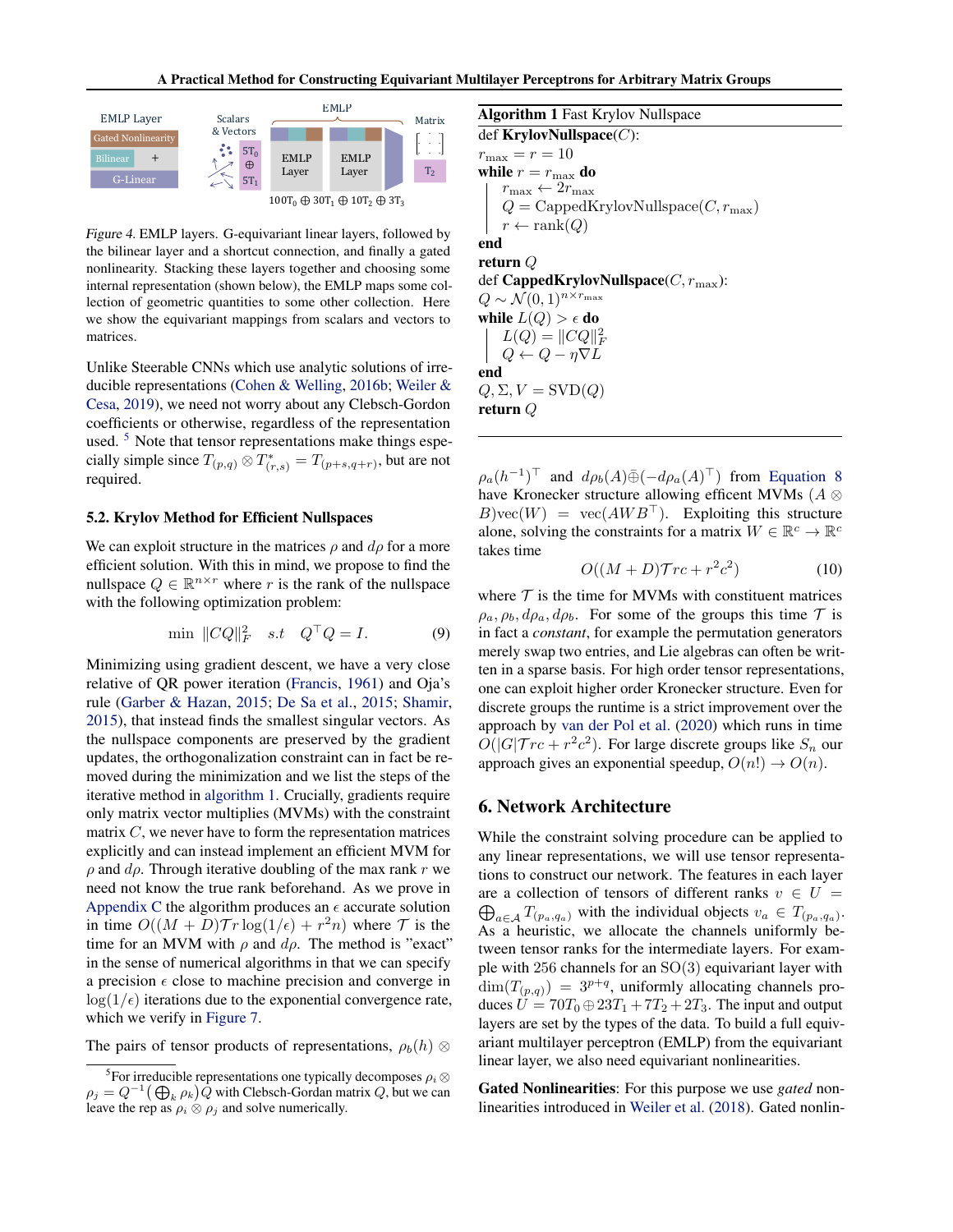<span id="page-6-0"></span>

Figure 5. Data efficiency for the synthetic equivariance experiments. Here the EMLP- $G$  models where  $G$  are relevant symmetry groups strongly outperforms both standard MLPs and MLPs that have been trained with data augmentation to the given symmetry group, across the range of dataset sizes. The shaded regions depict 95% confidence intervals taken over 3 runs.

earities act separately for each of the different objects in the features (that are concatenated through the direct sum  $z = \text{Concat}(\{v_a\}_{a \in \mathcal{A}})$ . The nonlinearity takes values Gated( $v_a$ ) =  $v_a \sigma(s_a)$  where  $s_a$  is a scalar 'gate' for each of the objects. For scalar objects  $v_a \in T_0 = \mathbb{R}^1$  and regular representations (which allow pointwise nonlinearities), the gate is just the object itself and so the nonlinearity is just Swish [\(Ramachandran et al.,](#page-9-0) [2017\)](#page-9-0). For other representations the gate scalars are produced as an additional output of the previous layer.

Universality: The theorem in [Maron et al.](#page-9-0) [\(2019\)](#page-9-0) shows that tensor networks with pointwise nonlinearities and Gequivariant linear layers for  $G \leq S_n$  are universal. However, this result does not extend to the gated nonlinearities required for other groups and representations. As we prove in [Appendix D,](#page-13-0) gated nonlinearities are *not* sufficient for universality in this general case, and can be extremely limiting in practice. The problem relates to not being able to express any kind of contractions between elements with the different objects within a feature layer (like a dot product).

Cheap Bilinear Layers. To address this limitation we introduce an inexpensive bilinear layer which performs tensor contractions on pairs of input objects that produce a given output type. Explicitly, two input objects  $v_a \in T_{(a_1,a_2)}$  and  $v_b \in T_{(b_1,b_2)}$  can be contracted to give a type  $T_{(c_1,c_2)}$  if and only if  $(a_1, a_2) = (c_1 + b_2, c_2 + b_1)$  or  $(b_1, b_2) =$  $(c_1 + a_2, c_2 + a_1)$ . In other words, if  $v_a$  can be interpreted as a linear map from  $T_b \rightarrow T_c$  then we can apply  $y_c = \text{Reshape}(v_a)v_b$  and vice versa. We add a learnable parameter weighting each of these contractions (excluding scalars).

We can now assemble the components to build a full equivariant multilayer perceptron (EMLP) from the equivariant linear layer, the gated nonlinearities, and the additional bilinear layer. We show how these components are assembled

in [Figure 4.](#page-5-0)

# 7. Experiments

We evaluate EMLP on several synthetic datasets to test its capability on previously unexplored groups, and apply our model to the task of learning dynamical systems with symmetry.

#### 7.1. Synthetic Experiments

O(5) Invariant Task: To start off, we evaluate our model on a synthetic O(5) invariant regression problem  $2T_1 \rightarrow T_0$ in  $d = 5$  dimensions given by the function  $f(x_1, x_2) =$  $\sin(\|x_1\|)-\|x_2\|^3/2+\frac{x_1^\top x_2}{\|x_1\|\|x_2\|}$ . We evaluate EMLP-SO(5) and EMLP-O(5) which is also equivariant to reflections. We compare against a standard MLP as well as MLP-Aug that is trained with  $O(5)$  data augmentation. We show the results in Figure 5.

 $O(3)$  **Equivariant Task:** Next we evaluate the networks on the equivariant task of predicting the moment of inertia matrix  $\mathcal{I} = \sum_i m_i (x_i^\top x_i I - x_i x_i^\top)$  from  $n = 5$  point masses and positions. The inputs  $X = \{(m_i, x_i)\}_{i=1}^5$  are of type  $5T_0 + 5T_1$  (5 scalars and vectors) and outputs are of type  $T_2$  (a matrix), both transform under the group. We apply  $SO(3)$  and  $O(3)$  equivariant models to this problem. For the baselines, we implement data augmentation for the standard MLP for this equivariant task by simultaneously transforming the input by a random matrix  $R \in O(3)$  and transforming the output accordingly by the inverse transformation:  $\hat{y} = R^{\top}MLP(\{(m_i, Rx_i\}_{i=1}^5)R)$ . This kind of equivariant data augmentation that transforms both the input and the output according to the symmetry is strong baseline.

Lorentz Equivariant Particle Scattering: Testing the ability of the model to handle Lorentz equivariance in tasks relevant to particle physics, we train models to fit the matrix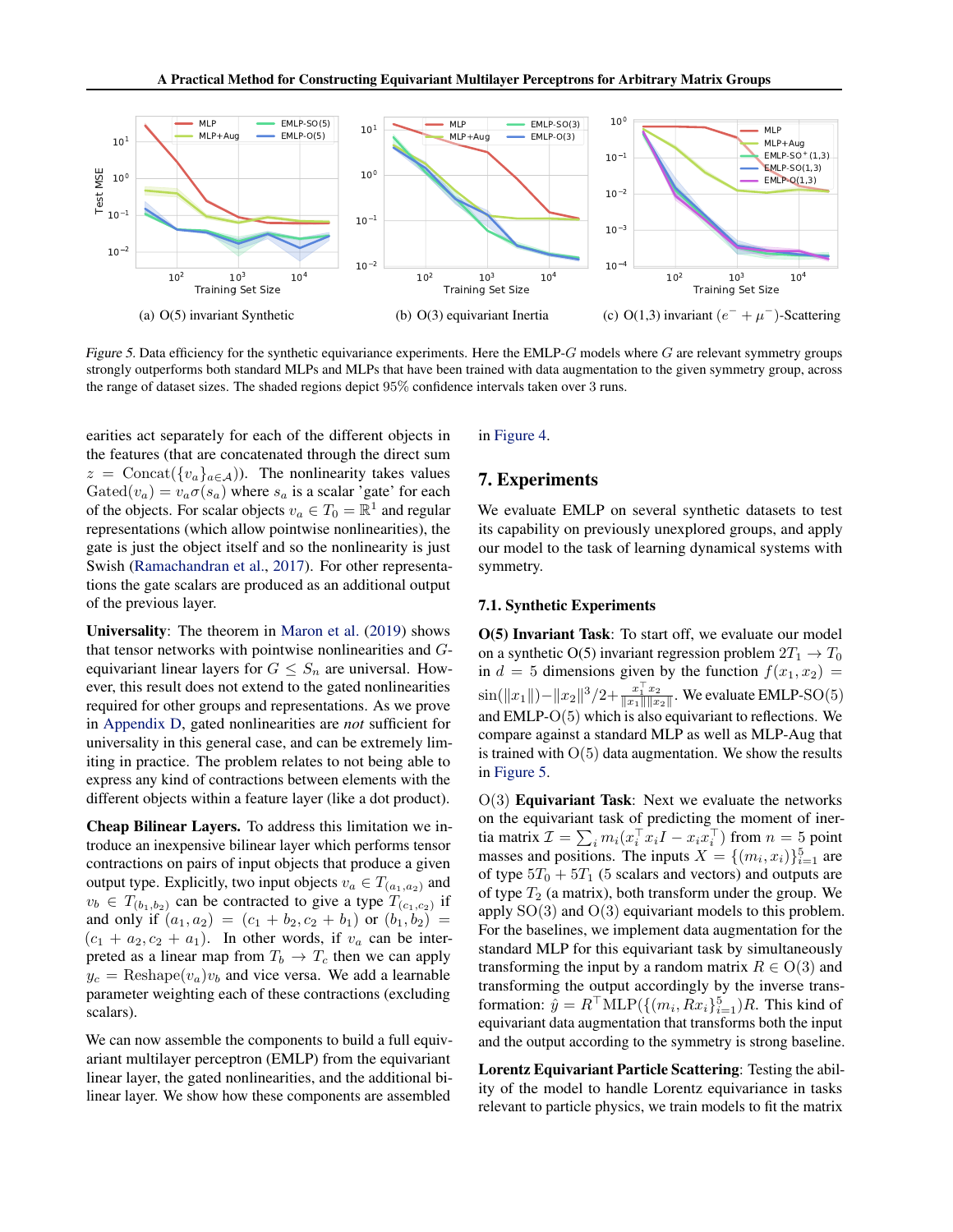

Figure 6. Left: A double spring pendulum (12s sample trajectory is shown). The system has an  $O(2)$  symmetry about the z axis. Middle: Conservation of angular momentum about the z-axis (the geometric mean of the relative error is computed over 30s rollouts and averaged across initial conditions). Errorbars are 95% confidence interval over 3 runs. Right: The relative error in the state as the trajectory is rolled out. Shaded regions show 1 standard deviation in log space across the different trajectories rather than models, showing the variance in the data.

element in electron muon scattering  $e^- + \mu^- \rightarrow e^- + \mu^$ which is proportional to the scattering cross-section. The scattering matrix element is proportional to  $|\mathcal{M}|^2 \propto$ 

$$
[p^{(\mu}\tilde{p}^{\nu)}-(p^{\alpha}\tilde{p}_{\alpha}-p^{\alpha}p_{\alpha})\eta^{\mu\nu}][q_{(\mu}\tilde{q}_{\nu)}-(q^{\alpha}\tilde{q}_{\alpha}-q^{\alpha}q_{\alpha})\eta_{\mu\nu}]
$$

[\(Martin,](#page-9-0) [2012\)](#page-9-0) where  $q_{\mu}$  and  $p_{\mu}$  are the four momenta for the ingoing electron and muon respectively, while  $\tilde{q}_{\mu}$  and  $\tilde{p}_{\mu}$  are the outgoing momenta, and parentheses  $(\mu\nu)$  denotes the symmetrization of indices and repeated indices are contracted. While simple enough express in closed form, the scalar output involves contractions, symmetrization, upper and lower indices, and a metric tensor. Here the inputs are  $4T_{(1,0)}$  and the output is a scalar  $T_{(0,0)}$ . We evaluate EMLP with equivariance not just to the proper orthochronious Lorentz group  $SO^+(1, 3)$  from [Bogatskiy et al.](#page-8-0) [\(2020\)](#page-8-0), but also the special Lorentz group  $SO(1, 3)$ , and the full Lorentz group  $O(1, 3)$  and compare a MLP baseline that uses  $O(1, 3)$  data augmentation.

As shown in [Figure 5,](#page-6-0) our EMLP model with the given equivariance consistently outperform sthe baseline MLP trained with and without data augmentation across the different dataset sizes and tasks, often by orders of magnitude.

#### 7.2. Modeling dynamical systems with symmetries

Finally we turn to the task of modeling dynamical systems. For dynamical systems, the equations of motion can be written in terms of the state  $\mathbf{z} \in \mathbb{R}^m$  and time t as  $d\mathbf{z}/dt =$  $F(\mathbf{z}, t)$ . Neural ODEs [\(Chen et al.,](#page-8-0) [2018\)](#page-8-0) provide a way of learning these dynamics directly from trajectory data. A neural network parametrizes the function  $F_{\theta}$  and the learned dynamics can be rolled out using a differentiable ODE solver  $(\hat{\mathbf{z}}_1, ..., \hat{\mathbf{z}}_T) = \text{ODESolve}(\mathbf{z}_0, F_{\theta}, (t_1, t_2, ..., t_T))$  and fit to trajectory data with the L2 loss  $L(\theta) = \frac{1}{T} \sum_{i=1}^{T}$  $\sum_{t=1}^{n} ||\hat{\mathbf{z}}_t - \mathbf{z}_t||_2^2.$  Many physically occurring systems have a Hamiltonian structure, meaning that the state can be split into generalized coordinates and momenta  $z = (q, p)$ , and the dynamics can be written in terms of the gradients of a scalar  $\mathcal{H}(z)$ known as the Hamiltonian, which often coincides with the total energy.  $\frac{d\mathbf{z}}{dt} = J\nabla \mathcal{H}$  with  $J =$  $\begin{bmatrix} 0 & I \end{bmatrix}$  $-I \quad 0$  $\Big]$ . As shown in [Greydanus et al.](#page-9-0) [\(2019\)](#page-9-0) with Hamiltonian Neural Networks (HNNs), one can exploit this Hamiltonian structure by parametrizing  $\hat{\mathcal{H}}_{\theta}(\mathbf{z})$  with a neural network, and then taking derivatives to find the implied Hamiltonian dynamics. For problems with Hamiltonian structure HNNs often lead to improved performance, and better energy conservation.

A dynamical system can have *symmetries* such as the symmetries given by  $F(\rho(q) z, t) = \rho(q) F(z, t)$  for some linear representation, which is equivariance in the first argument. Meanwhile Hamiltonian dynamics have symmetries according to invariances of the Hamiltonian  $\mathcal{H}(\rho(q) \mathbf{z}) = \mathcal{H}(\mathbf{z})$ . Continuous symmetries of the Hamiltonian are of special significance since they produce conservation laws such as conservation of linear and angular momentum or conservation of charge as part of the Noether theorem [\(Noether,](#page-9-0) [1971\)](#page-9-0).

We apply our EMLP model to the task of learning the dynamics of a double pendulum connected by springs in 3D shown in Figure 6. The problem exhibits a  $O(2)$  rotational and reflectional symmetry about the z-axis as well as Hamiltonian structure. As the state space cannot be traversed by the group elements alone, it is not a homogeneous space, a setting that has been explored very little in the equivariance literature [\(Cohen et al.,](#page-8-0) [2018a\)](#page-8-0).

However, we can readily use EMLP on this problem and we show in [Table 1](#page-8-0) and Figure 6 that exploiting the  $O(2)$ symmetry (and subgroups  $SO(2)$ ,  $D_6$ ) with EMLP leads to improved performance for both Neural ODE and HNN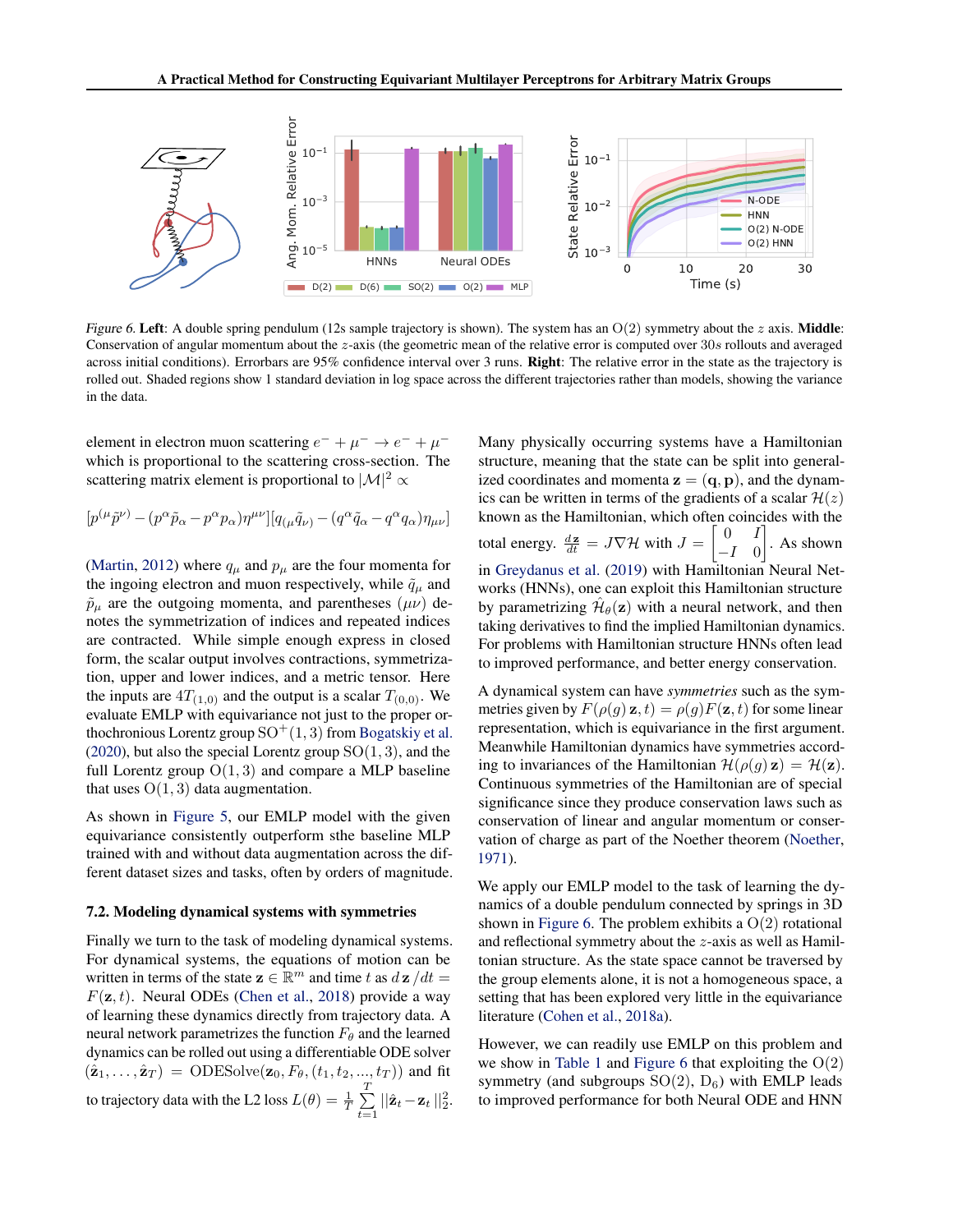A Practical Method for Constructing Equivariant Multilayer Perceptrons for Arbitrary Matrix Groups

<span id="page-8-0"></span>

|         | O(2)     | SO(2)     | $D_6$     | ML P  |
|---------|----------|-----------|-----------|-------|
| N-ODEs: | 0.019(1) | 0.051(36) | 0.036(25) | 0.048 |
| HNNs:   | 0.012(2) | 0.015(3)  | 0.013(2)  | 0.028 |

Table 1. Geometric mean of rollout errors (relative error) over T=30s for the various EMLP-G symmetric HNNs and Neural ODEs (N-ODE) vs ordinary MLP HNNs and N-ODEs. Errorbars are 1 standard deviation computed over 3 trials, with notation .012(2) meaning  $.012 \pm .002$ .

models. Furthermore, enforcing the continuous rotation symmetry in the EMLP-HNN models yields conservation of angular momentum about the z-axis, a useful property for learned simulations. Interestingly the dihedral group  $D_6$ which is discrete does not satisfy Noether's theorem and yet it still yields approximate angular momentum conservation, but the coarser  $D_2$  symmetry does not. As expected, all Neural ODE models do not conserve angular momentum as Noether's theorem only applies to the Hamiltonians and not to the more general ODEs. While conservation laws from learning invariant Hamiltonians was also explored in [Finzi et al.](#page-9-0) [\(2020\)](#page-9-0) with LieConv, LieConv models assume permutation equivariance which is broken by the pivot in this system. Because EMLP is general, we can apply it to this non permutation symmetric and non transitively acting rotation group that is embedded in the larger state space.

### 8. Discussion

We presented a construction for equivariant linear layers that is completely general to the choice of representation and matrix group. Convolutions, deep sets, equivariant graph networks and GCNNs all fall out of the algorithm naturally as solutions for a given group and representation. Through an iterative MVM based approach, we can solve for the equivariant bases of very large representations. Translating these capabilities into practice, we build EMLP and apply the model to problems with symmetry including Lorentz invariant particle scattering and dynamical systems, showing consistently improved generalization.

Though EMLP is not much slower than a standard MLP, dense matrix multiplies in an MLP and our EMLP make it slow to train models the size of convnets or large graph networks which have specialized implementations. With the right techniques, this apparent generality-specialization tradeoff may be overcome. The flexibility of our approach should lower the costs of experimentation and allow researchers to more easily test out novel representations. Additionally we hope that our constraint solver can help launch a variety of new methods for learning symmetries, modeling heterogeneous data, or capturing prior knowledge.

### Acknowledgements

We would like to thank Roberto Bondesan and Robert Young for useful discussions about equivariance and Lie algebra representations. This research is supported by an Amazon Research Award, NSF I-DISRE 193471, NIH R01 DA048764-01A1, NSF IIS-1910266, and NSF 1922658 NRT-HDR: FUTURE Foundations, Translation, and Responsibility for Data Science.

### References

- Anderson, B., Hy, T. S., and Kondor, R. Cormorant: Covariant molecular neural networks. In *Advances in Neural Information Processing Systems*, pp. 14510–14519, 2019.
- Bekkers, E. J. B-spline CNNs on Lie groups. *arXiv preprint arXiv:1909.12057*, 2019.
- Bogatskiy, A., Anderson, B., Offermann, J. T., Roussi, M., Miller, D. W., and Kondor, R. Lorentz group equivariant neural network for particle physics. *arXiv preprint arXiv:2006.04780*, 2020.
- Bradbury, J., Frostig, R., Hawkins, P., Johnson, M. J., Leary, C., Maclaurin, D., Necula, G., Paszke, A., VanderPlas, J., Wanderman-Milne, S., and Zhang, Q. JAX: composable transformations of Python+NumPy programs, 2018. URL <http://github.com/google/jax>.
- Chen, T. Q., Rubanova, Y., Bettencourt, J., and Duvenaud, D. K. Neural ordinary differential equations. In *Advances in neural information processing systems*, pp. 6571–6583, 2018.
- Cohen, T. and Welling, M. Group equivariant convolutional networks. In *International conference on machine learning*, pp. 2990–2999, 2016a.
- Cohen, T., Geiger, M., and Weiler, M. A general theory of equivariant cnns on homogeneous spaces. *arXiv preprint arXiv:1811.02017*, 2018a.
- Cohen, T. S. and Welling, M. Steerable cnns. *arXiv preprint arXiv:1612.08498*, 2016b.
- Cohen, T. S., Geiger, M., Köhler, J., and Welling, M. Spherical cnns. *arXiv preprint arXiv:1801.10130*, 2018b.
- Conrad, K. Generating sets. *Expository, unpublished paper on the author's personal homepage*, 2013.
- De Sa, C., Re, C., and Olukotun, K. Global convergence of stochastic gradient descent for some non-convex matrix problems. In *International Conference on Machine Learning*, pp. 2332–2341. PMLR, 2015.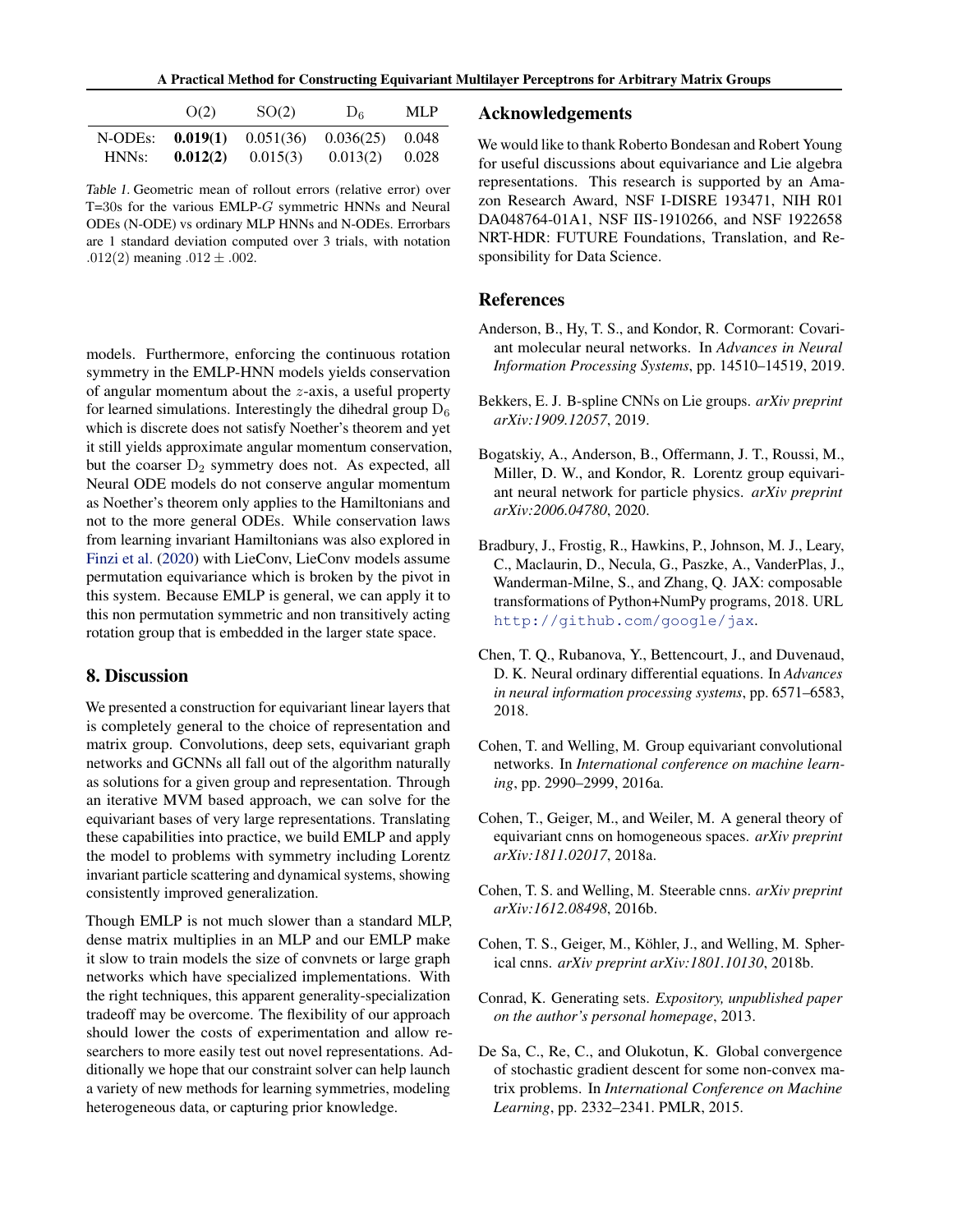- <span id="page-9-0"></span>Dym, N. and Maron, H. On the universality of rotation equivariant point cloud networks. *arXiv preprint arXiv:2010.02449*, 2020.
- Eberly, W. Reliable krylov-based algorithms for matrix null space and rank. In *Proceedings of the 2004 international symposium on Symbolic and algebraic computation*, pp. 127–134, 2004.
- Esteves, C., Allen-Blanchette, C., Zhou, X., and Daniilidis, K. Polar transformer networks. *arXiv preprint arXiv:1709.01889*, 2017.
- Finzi, M., Stanton, S., Izmailov, P., and Wilson, A. G. Generalizing convolutional neural networks for equivariance to lie groups on arbitrary continuous data. In *International Conference on Machine Learning*, 2020.
- Francis, J. G. The qr transformation a unitary analogue to the lr transformation—part 1. *The Computer Journal*, 4 (3):265–271, 1961.
- Fuchs, F. B., Worrall, D. E., Fischer, V., and Welling, M. Se (3)-transformers: 3d roto-translation equivariant attention networks. *arXiv preprint arXiv:2006.10503*, 2020.
- Garber, D. and Hazan, E. Fast and simple pca via convex optimization. *arXiv preprint arXiv:1509.05647*, 2015.
- Greydanus, S., Dzamba, M., and Yosinski, J. Hamiltonian neural networks. In *Advances in Neural Information Processing Systems*, pp. 15353–15363, 2019.
- Guralnick, R. M. On the number of generators of a finite group. *Archiv der Mathematik*, 53(6):521–523, 1989.
- Ipsen, I. C. Computing an eigenvector with inverse iteration. *SIAM review*, 39(2):254–291, 1997.
- Kingma, D. P. and Ba, J. Adam: A method for stochastic optimization. *arXiv preprint arXiv:1412.6980*, 2014.
- Lang, L. and Weiler, M. A wigner-eckart theorem for group equivariant convolution kernels. *arXiv preprint arXiv:2010.10952*, 2020.
- LeCun, Y., Boser, B., Denker, J. S., Henderson, D., Howard, R. E., Hubbard, W., and Jackel, L. D. Backpropagation applied to handwritten zip code recognition. *Neural computation*, 1(4):541–551, 1989.
- Marcos, D., Volpi, M., Komodakis, N., and Tuia, D. Rotation equivariant vector field networks. In *Proceedings of the IEEE International Conference on Computer Vision*, pp. 5048–5057, 2017.
- Maron, H., Ben-Hamu, H., Shamir, N., and Lipman, Y. Invariant and equivariant graph networks. *arXiv preprint arXiv:1812.09902*, 2018.
- Maron, H., Fetaya, E., Segol, N., and Lipman, Y. On the universality of invariant networks. *arXiv preprint arXiv:1901.09342*, 2019.
- Maron, H., Litany, O., Chechik, G., and Fetaya, E. On learning sets of symmetric elements. *arXiv preprint arXiv:2002.08599*, 2020.
- Martin, V. Particle physics, 2012. URL [https://www2.ph.ed.ac.uk/˜vjm/](https://www2.ph.ed.ac.uk/~vjm/Lectures/SHParticlePhysics2012_files/PPLecture6.pdf) [Lectures/SHParticlePhysics2012\\_files/](https://www2.ph.ed.ac.uk/~vjm/Lectures/SHParticlePhysics2012_files/PPLecture6.pdf) [PPLecture6.pdf](https://www2.ph.ed.ac.uk/~vjm/Lectures/SHParticlePhysics2012_files/PPLecture6.pdf).
- Noether, E. Invariant variation problems. *Transport theory and statistical physics*, 1(3):186–207, 1971.
- Ramachandran, P., Zoph, B., and Le, Q. V. Searching for activation functions. *arXiv preprint arXiv:1710.05941*, 2017.
- Ravanbakhsh, S. Universal equivariant multilayer perceptrons. *arXiv preprint arXiv:2002.02912*, 2020.
- Ravanbakhsh, S., Schneider, J., and Poczos, B. Equivariance through parameter-sharing. In *International Conference on Machine Learning*, pp. 2892–2901. PMLR, 2017.
- Serviansky, H., Segol, N., Shlomi, J., Cranmer, K., Gross, E., Maron, H., and Lipman, Y. Set2graph: Learning graphs from sets. *arXiv preprint arXiv:2002.08772*, 2020.
- Shamir, O. A stochastic pca and svd algorithm with an exponential convergence rate. In *International Conference on Machine Learning*, pp. 144–152. PMLR, 2015.
- Smidt, T., Geiger, M., and Rackers, J. github.com/e3nn/e3nn. March 2020. doi: 10.5281/zenodo.3724982. URL [https:](https://doi.org/10.5281/zenodo.3724982) [//doi.org/10.5281/zenodo.3724982](https://doi.org/10.5281/zenodo.3724982).
- Thomas, N., Smidt, T., Kearnes, S., Yang, L., Li, L., Kohlhoff, K., and Riley, P. Tensor field networks: Rotation-and translation-equivariant neural networks for 3d point clouds. *arXiv preprint arXiv:1802.08219*, 2018.
- Turner, W. J. A block wiedemann rank algorithm. In *Proceedings of the 2006 international symposium on Symbolic and algebraic computation*, pp. 332–339, 2006.
- van der Pol, E., Worrall, D., van Hoof, H., Oliehoek, F., and Welling, M. Mdp homomorphic networks: Group symmetries in reinforcement learning. *Advances in Neural Information Processing Systems*, 33, 2020.
- Wang, R., Albooyeh, M., and Ravanbakhsh, S. Equivariant maps for hierarchical structures. *arXiv preprint arXiv:2006.03627*, 2020.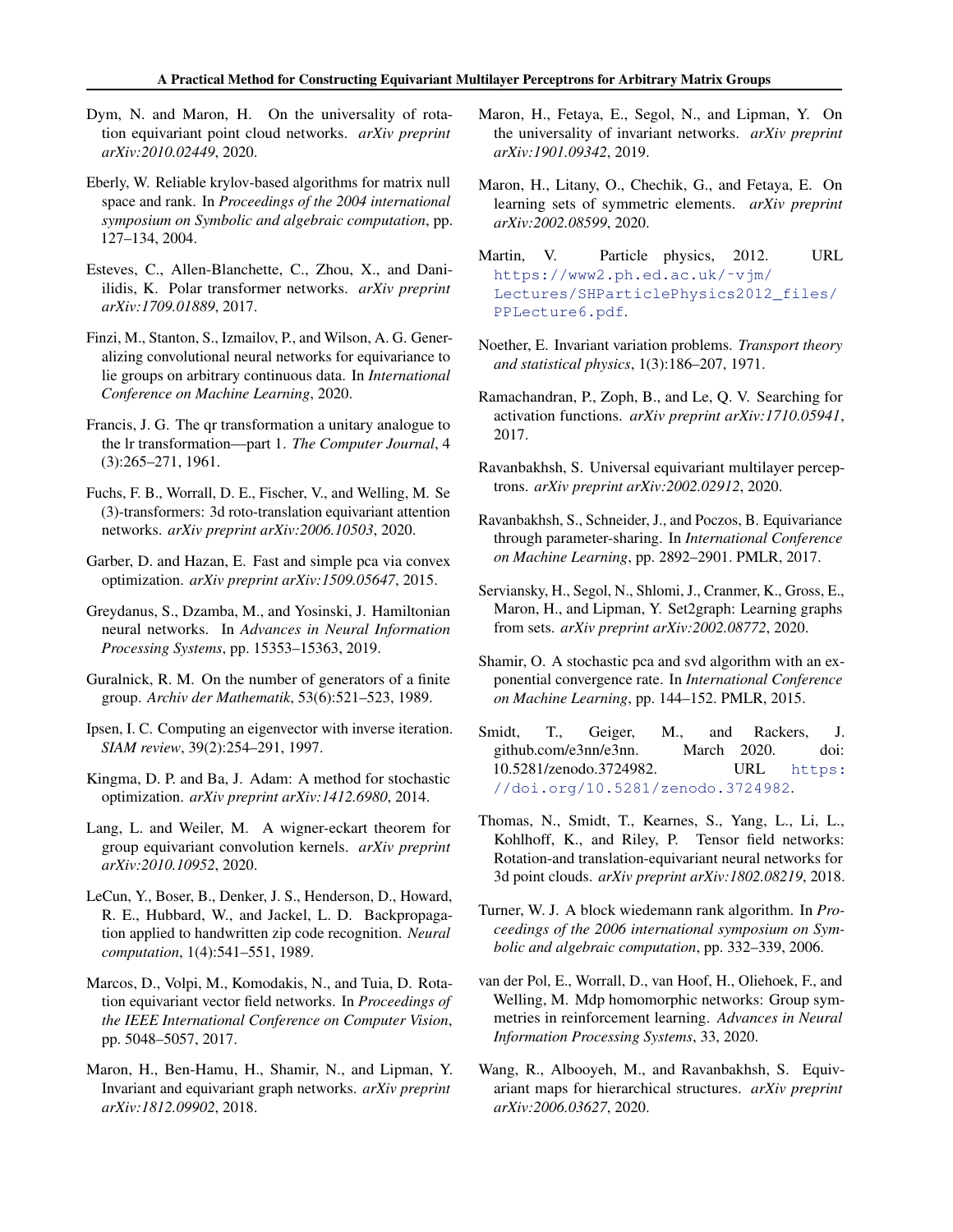- <span id="page-10-0"></span>Weiler, M. and Cesa, G. General e (2)-equivariant steerable cnns. In *Advances in Neural Information Processing Systems*, pp. 14334–14345, 2019.
- Weiler, M., Geiger, M., Welling, M., Boomsma, W., and Cohen, T. S. 3d steerable cnns: Learning rotationally equivariant features in volumetric data. In *Advances in Neural Information Processing Systems*, pp. 10381– 10392, 2018.
- Winkelmann, J. Dense random finitely generated subgroups of lie groups. *arXiv preprint math/0309129*, 2003.
- Wood, J. and Shawe-Taylor, J. Representation theory and invariant neural networks. *Discrete Applied Mathematics*, 69(1):33–60, 1996. ISSN 0166-218X. doi: https://doi.org/10.1016/0166-218X(95)00075-3. URL [https://www.sciencedirect.com/](https://www.sciencedirect.com/science/article/pii/0166218X95000753) [science/article/pii/0166218X95000753](https://www.sciencedirect.com/science/article/pii/0166218X95000753).
- Worrall, D. and Welling, M. Deep scale-spaces: Equivariance over scale. In *Advances in Neural Information Processing Systems*, pp. 7366–7378, 2019.
- Zaheer, M., Kottur, S., Ravanbakhsh, S., Poczos, B., Salakhutdinov, R. R., and Smola, A. J. Deep sets. In *Advances in neural information processing systems*, pp. 3391–3401, 2017.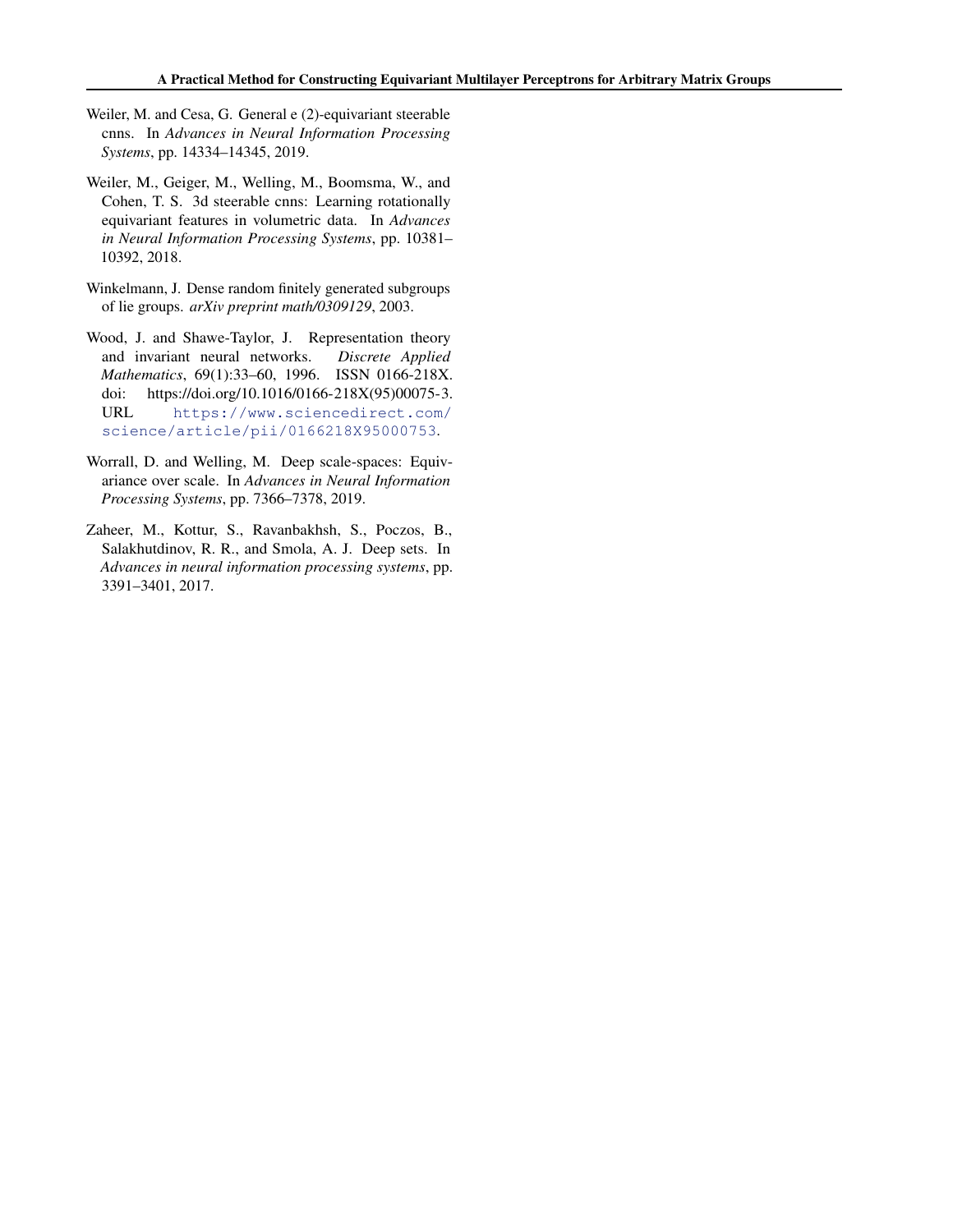### <span id="page-11-0"></span>A. Overview

In Appendix B we prove that [Equation 4](#page-3-0) and [Equation 5](#page-3-0) are necessary and sufficient conditions to satisfy the symmetry constraint. In Appendix C we prove that the simple iterative MVM method for finding the nullspace converges to the true nullspace with an exponential rate, and we derive the complexity upper bounds for various symmetry groups and representations. In [Appendix D](#page-13-0) we show that using gated nonlinearities or Norm-ReLUs alone are not sufficient for universality. In [Appendix E](#page-13-0) we detail the various groups we implement and calculate the equivariant subspaces for different tensor representations. In [Appendix F](#page-16-0) we detail the steps necessary to extend our implementation to new groups and representations. [Appendix G](#page-16-0) details some additional rules by which the solutions for group products can be sped up. Finally, [Appendix I](#page-17-0) and [Appendix J](#page-17-0) describe training hyperparameters and how the datasets were constructed.

### B. Necessary and Sufficient Conditions for **Equivariance**

Theorem 1 *Given a (real) Lie group* G *with a finite number of connected components, and a representation* ρ *acting on vector space* V *, the symmetry constraint*

$$
\forall g \in G : \rho(g)v = v \tag{11}
$$

*for*  $v \in V$  *is satisfied if and only if* 

$$
\forall i = 1, ..., D: \qquad d\rho(A_i)v = 0,\tag{12}
$$

$$
\forall \ell = 1, ..., M: \qquad (\rho(h_{\ell}) - I)v = 0, \qquad (13)
$$

where  $\{A_i\}_{i=1}^D$  are D basis vectors for the D dimensional *Lie Algebra* g *with induced representation* dρ*, and for some* finite collection  $\{h_\ell\}_{\ell=1}^M$  of discrete generators.

Proof: As shown in [Appendix H,](#page-16-0) elements of a (real) Lie group can be written as  $g = \exp\left(\sum_i \alpha_i A_i\right) \prod_i h_{k_i}$  for some collection of real valued coefficients  $\alpha_i \in \mathbb{R}$  and discrete coefficients  $k_i \in [-M, ..., M]$  which index the M discrete generators (and their inverses). Note that  $M$  is upper bounded  $M \leq (D+1) + \operatorname{nc}(G)$ , by the sum of the dimension and the number of connected components of G and is often much smaller as shown by the examples in [Appendix E.](#page-13-0) For subgroups of  $S_n$  for example,  $M \leq n$ [\(Guralnick,](#page-9-0) [1989\)](#page-9-0). Discrete groups are included as a special case of Lie groups with  $D = 0$ . The forward and backward directions of the proof are shown below.

**Necessary:** Assume  $\forall g \in G : \rho(g)v = v$ . Writing  $g =$  $\exp\left(\sum_i \alpha_i A_i\right) \prod_i h_{k_i}$ , we can freely choose group elements with  $k = \emptyset$  to find that

$$
\forall \alpha : \rho \big( \exp \big( \sum_{i=1}^{D} \alpha_i A_i \big) \big) v = \exp \big( d\rho \big( \sum_{i=1}^{D} \alpha_i A_i \big) \big) v = v
$$

using the correspondence between group and algebra rep-resentation [\(1\)](#page-2-0). From the linearity of  $d\rho(\cdot)$ , this implies  $\exp\left(\sum_i \alpha_i d\rho(A_i)\right)v = v$ . Taking the derivative with respect to  $\alpha_i$  at  $\alpha = 0$ , we have that

$$
\forall i = 1, ..., D: \quad d\rho(A_i)v = 0,\tag{14}
$$

since the exponential map satisfies  $\frac{d}{dt} \exp(tB)|_{t=0} = B$ .

Similarly for the discrete constraints we can set  $\alpha_i = 0$  and  $k = [\ell]$  so that  $\rho(g)v = \rho(\Pi_i h_{k_i})v = \rho(h_\ell)v = v$ . By setting varying  $\ell$ , we get the M constraints

$$
\forall \ell = 1, ..., M: \quad (\rho(h_{\ell}) - I)v = 0. \tag{15}
$$

Sufficient: Assume Equation 12 and Equation 13 both hold. Starting with the continuous constraints, exponential map (defined through the Taylor series) satisfies

$$
\exp(B)v = v + Bv + \frac{1}{2}B^2v + \dots
$$

but if  $Bv = 0$  then  $\exp(B)v = v$  since all terms except v are 0. Setting  $B = \sum_i \alpha_i d\rho(A_i) = d\rho(\sum_i \alpha_i A_i)$  which satisfies  $Bv = 0$ , we have that

$$
\forall \alpha_i : \exp (d\rho(\sum_i \alpha_i A_i))v = v
$$
  

$$
\forall \alpha_i : \rho(\exp (\sum_i \alpha_i A_i))v = v.
$$
 (16)

Similarly for the discrete generators, if  $\forall \ell : \rho(h_\ell)v = v$ then

$$
\forall \ell: \quad v = \rho(h_{\ell})^{-1}v = \rho(h_{-\ell})v,
$$

and any product satisfies

$$
\rho(\Pi_{i=1}^N h_{k_i})v = \Pi_{i=1}^N \rho(h_{k_i})v = (\Pi_{i=1}^{N-1} \rho(h_{k_i})) \rho(h_{k_N})v.
$$

since  $\rho(h_{k_N})v = v$  we can remove that factor and repeat the argument to get

$$
\rho(\Pi_{i=1}^{N}h_{k_i})v = (\Pi_{i=1}^{N-1}\rho(h_{k_i}))v = \dots = v.
$$
 (17)

Putting Equation 16 and Equation 17 together, we have that for all  $\alpha, k$ :  $\rho(\exp(\sum_i \alpha_i A_i) \Pi_i h_{k_i}) v = v$ . Since every group element can be expressed as  $g =$  $\exp\left(\sum_i \alpha_i A_i\right) \prod_i h_{k_i}$  for some  $\alpha, k$ , the equivariance constraint  $\forall g \in G : \rho(g)v = v$  is satisfied.

# C. Krylov Method for Efficiently Finding the Equivariant Subspace

The iterative Krylov subspace algorithm that we use to find the nullspace of the constraint matrix  $C$  is a close variant of the iterative methods for finding the largest eigenvectors such as power iteration and Ojas method . We need to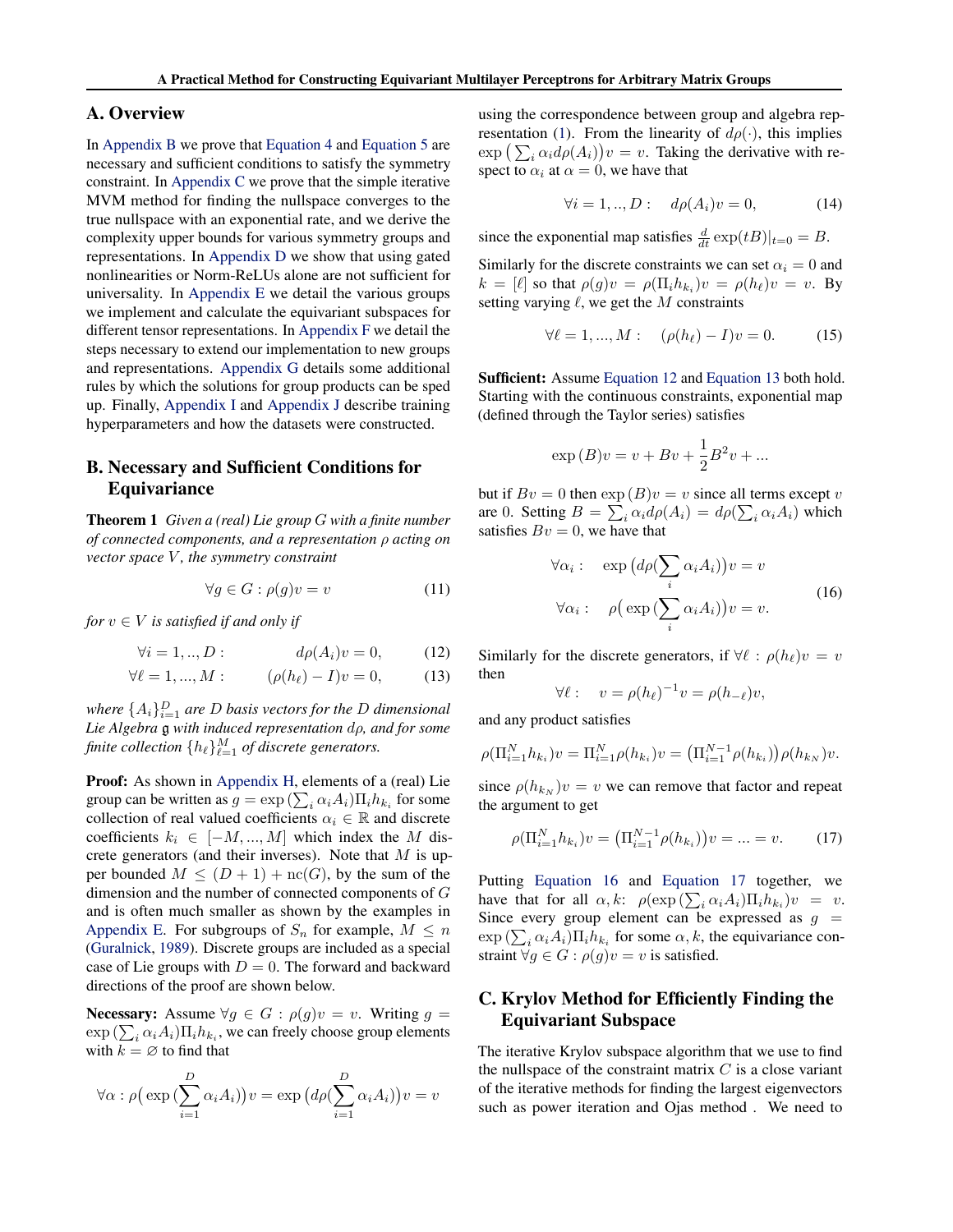<span id="page-12-0"></span>be able to compute the nullspaces of the massively large constraint matrices C (such as the  $(4 \times 10^5) \times (7 \times 10^4)$ sized matrix for computing the equivariant subspace of  $T_7^{S_5}$ in [Appendix E\)](#page-13-0), making use of efficient structure that allows fast MVMs with C.

While the shift and invert strategy for finding small eigenvalues is commonly recommended [\(Ipsen,](#page-9-0) [1997\)](#page-9-0), the costs of inversion via conjugate gradients for these massive matrices can make it exceedingly slow in practice. Other methods such as block Lanczos [\(Eberly,](#page-9-0) [2004\)](#page-9-0) and Wiedemann [\(Turner,](#page-9-0) [2006\)](#page-9-0) have been explored in the literature for the nullspace problem, but these methods tend to be exceedingly complicated.

Instead we provide a much simpler algorithm that is also extremely fast: simple gradient descent followed by a small SVD. We prove that gradient descent converges exponentially in this problem, and that with probability 1 our method converges to the correct nullspace with error  $\epsilon$  in  $O(\log(1/\epsilon))$  iterations. We then verify this fact empirically. The algorithm is closely related to power iteration [\(Francis,](#page-9-0) [1961\)](#page-9-0), Oja's rule [\(Shamir,](#page-9-0) [2015\)](#page-9-0), and the PCA approaches that are framed as optimization problems [\(Garber & Hazan,](#page-9-0) [2015\)](#page-9-0).

As introduced in [algorithm 1](#page-5-0) we propose the following algorithm for finding the nullspace with rank  $r \le r_{\text{max}}$  and then use iterative doubling of  $r_{\text{max}}$  until the conditions are met.

Fast Krylov Nullspace def CappedKrylovNullspace $(C, r_{\text{max}})$ :  $X \sim \mathcal{N}(0, 1)^{n \times r_{\text{max}}}$ while  $L(X) > \epsilon$  do  $L(X) = ||CX||_F^2$  $X \leftarrow X - \eta \nabla L$ end  $\tilde{Q}, \tilde{\Sigma}, \tilde{V} = \text{SVD}(X)$ return  $Q$ 

Assume then that  $r \leq r_{\text{max}}$  (abbreviated  $r_m$ ) and that we will use the notation from [Equation 6](#page-3-0) that  $C =$  $\cal U$  Σ 0  $\begin{bmatrix} \Sigma & 0 \ 0 & 0 \end{bmatrix} \begin{bmatrix} P^\top \ Q^\top \end{bmatrix}$  $\lceil P \rceil$ . The gradients of L are  $\nabla_X L = C^\top C X$ and thus gradient descent can be written as the iteration

$$
X_{t+1} = (I - \eta C^\top C) X_t. \tag{18}
$$

We can write  $X$  in terms of the true singular vectors of  $C$ (the eigenvectors of  $C^{\top}C$ ) which form a basis. Q and P are orthogonal ( $Q^{\top}Q = I$ ,  $Q^{\top}P = 0$ ,  $P^{\top}P = I$ ) and we define the projections of  $X_t$  onto these subspaces,  $W_t =$  $Q^T X_t$  and  $V_t = P^T X_t$ . As orthogonal transformations of isotropic Gaussians are also isotropic Gaussians, the two



Figure 7. Exponential convergence of [algorithm 1](#page-5-0) shown empirically over a range of groups and tensor representations for  $r_{\text{max}} = 20$ . In each of these cases, X converges to the limits of floating point precision in 300 iterations.

matrices are initially distributed  $W_0 \sim \mathcal{N}(0, 1)^{r \times r_m}$  and  $V_0 \sim \mathcal{N}(0, 1)^{(n-r) \times r_m}$ .

Writing  $X_t = QW_t + PV_t$ , and noting  $C^{\top}C = P\Sigma^2 P^{\top}$ we can now see the effect of the iteration on the subspaces:

$$
QW_{t+1} + PV_{t+1} = (I - \eta P \Sigma^2 P^{\top})(QW_t + PV_t)
$$
  
=  $QW_t + P(I - \eta \Sigma^2)V_t$ .

Unrolling the iteration, we have that  $W_t = W_0$  and  $V_t =$  $P(I - \eta \Sigma^2)^t V_0$ . So long as the learning rate is chosen  $\eta < 2/\sigma_{\max}^2$  then the iteration will converge exponentially to  $X = QW_0$ . Given optimal learning rate, the convergence is  $T = O(\kappa \log(1/\epsilon))$  where  $\kappa = (\frac{\sigma_{\max}}{\sigma_{\min}})^2$ . Since  $W_0$  is a Gaussian random matrix  $\mathcal{N}(0,1)^{r \times r_m}$ , it will be full rank r with probability 1. Therefore, performing a final SVD on  $X$ will yield the nullspace Q. The runtime of this procedure is  $O((M+D)\mathcal{T}_{T_m} \log(\frac{1}{\epsilon}) + r_m^2 n)$  since each matrix multiply with C and  $C<sup>T</sup>$  takes time  $(M + D)Tr_m$  where T is the time for multiplies with the  $\rho$  and  $d\rho$  matrices with a single vector, and there are  $M + D$  such multiplies that go into a single multiply with C. Finally the  $r_m^2 n$  factor is the cost of taking the SVD of  $X$  at the end. The exponential convergence is shown empirically across a range of groups in Figure 7.

If  $r > r_{\text{max}}$  then the SVD output  $\tilde{Q}$  is a random projection of rank  $r_{\text{max}}$  of the true nullspace Q. Given an unknown r, we can simply rerun the algorithm doubling  $r_{\text{max}}$  each time until the rank of  $\tilde{Q}$  is less than  $r_{\text{max}}$ . Adding up the costs, the total runtime of the algorithm to reach an  $\epsilon$  accurate solution for the nullspace is

$$
O((M+D)\mathcal{T}r\log(\frac{1}{\epsilon})+r^2n). \tag{19}
$$

To put this runtime into perspective, we can upper bound the runtime to compute the symmetric bases for rank  $p$  tensors  $T_k$  of any subgroup of the symmetric group  $G \leq S_m$ . Since all  $G \leq S_m$  can be expressed with  $D + M < m$  discrete generators [\(Guralnick,](#page-9-0) [1989\)](#page-9-0), and axis-wise permutations of the  $n = m^k$  sized tensors can be performed in time  $\mathcal{T} =$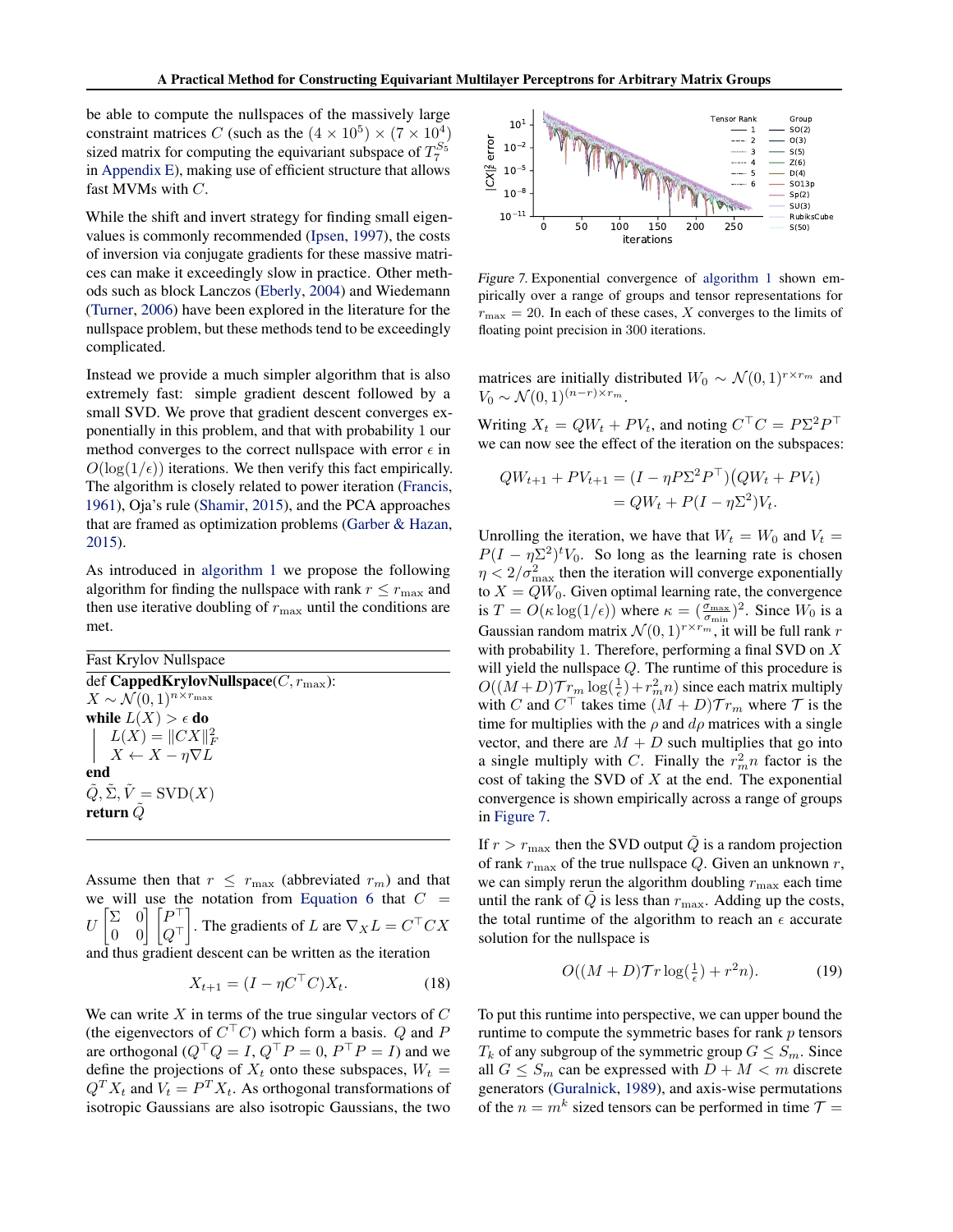<span id="page-13-0"></span> $m^k$ , the runtime is upper bounded by  $O(m^k r (m \log(\frac{1}{\epsilon}) +$ r)).

Similarly for the orthogonal groups  $SO(m)$  and  $O(m)$  with  $D = m(m-1)/2$  infinitesmal generators and  $M \le 1$ discrete generators, the MVM time can be done in  $\mathcal{T} =$  $km<sup>k</sup>$  since the infinitesmal generators can be expressed with only 2 nonzero elements. Putting this together, the symmetric spaces for rank  $T_k$  tensors can be solved for in time  $O(m^k r (km^2 \log(\frac{1}{\epsilon}) + r))$ , where r is also upper bounded by the Bell numbers  $r \leq B_k$ . Generalizations of the Lorentz group  $SO(p, n - p)$  and  $O(p, n - p)$  have identical runtimes, and similarly for the complex groups  $SU(n)$  and  $U(n)$ , as well as the symplectic group  $Sp(n)$ .

For the equivariant maps between the popular *irreducible* representations:  $\rho = \psi_k \otimes \psi_\ell$  for the group  $G = SO(3)$ ,  $\mathcal{T} = k^2 \ell + k \ell^2$  giving the runtime of our method  $O((k^2 \ell +$  $k\ell^2$ )r log( $\frac{1}{\epsilon}$ ) +  $r^2k\ell$ ). Meanwhile for irreducible representations of  $G = SO(2)$  the runtime is a mere  $O(r \log(\frac{1}{\epsilon}) + r^2)$ regardless of  $k$  and  $\ell$ .

## D. Linear Layers and Gated Nonlinearities are Not Universal

Outside of the regular representations where each  $\rho(g)$  is a permutation matrix, we cannot necessarily use pointwise nonlinearities. Existing equivariant nonlinearities for this setting such as Norm-ReLU and Gated-Nonlinearity can artificially limit the expressivity of the networks in cases such as when using tensor representations.

Theorem 2 *Consider equivariant networks built only from equivariant linear layers that map between (direct sums of)* tensor representations with features  $v\in \bigoplus_{a\in\mathcal{A}} T_a$  (as well *as biases) and nonlinearities which act separately on each of the tensors*  $\sigma : T_a \to T_a$ *, or with an additional scalar*  $as \sigma : T_0 \times T_a \to T_a$ . There exists groups (like SO(2) and O(3)*) for which these networks cannot approximate even simple equivariant functions.*

Suppose the base representation  $\rho$  of a group G includes elements that satisfy  $\exists (g, g') : \rho(g') = -\rho(g)$ , which we term the *parity property*. For simplicity assume the representation is orthogonal  $\rho = \rho^*$  so that we can talk about rank k tensors rather than rank  $(p, q)$  tensors, but the same argument also applies for non-orthogonal representations setting  $k = p + q$ . Tensor representations  $\rho_k(g) = \rho(g)^{\otimes k}$ that have an order k that is *odd* will also have the parity property since  $\rho(g')^{\otimes k} = (-1)^k \rho(g)^{\otimes k}$ . But because the equivariance constraint holds for all  $g \in G$ , the following two constraints must also hold for odd k:

$$
\rho(g)^{\otimes k} v = v
$$

$$
-\rho(g)^{\otimes k} v = v.
$$

Adding the two constraints together, we have that all equivariant tensors of odd rank (for groups with this property) are  $v = 0$ . This also means that all equivariant linear maps from a tensor with even rank to a tensor with odd rank will be 0.

This is a property of the equivariance for linear layers for certain groups and is not by itself a problem; however, if the equivariant nonlinearities  $\sigma$  act separately on each tensor and preserve its rank  $\sigma : T_a \to T_a$  then all quantities in the network (inputs, outputs, and features) of even order are computationally disconnected from those of odd order. Since the nonlinearities act only on a given tensor and keep its order the same, and linear layers between even and odd are 0, there can be no nontrivial path between the two. Similarly for nonlinearities like Gated-Nonlinearities which take in an additional scalar gate as input, so that the nonlinearities are maps  $\sigma: T_0 \times T_a \to T_a$  we can extend the result. For these kinds of nonlinearities, features of odd order can depend on inputs and features in previous layers of odd and even rank; however, there is still no path from a feature or input of odd order to a later feature or output of even order.

A simple example is the group  $O(3)$  and the standard vector representation for  $R^{\top}R = I$ ,  $\rho(R) = R$ . Suppose the input to the network is the vector  $v \in T_1$  and the target to be learned is the scalar  $f(v) = ||v|| \in T_0$ . Since the input is an odd order tensor and the output is an even order tensor, there can be no nonzero computational path in the network connecting them. Using Norm-ReLU or Gated-Nonlinearities the only valid output of such a network is a constant c which is independent of the input, and the network cannot fit a simple function such as  $\|\cdot\|$ .

Of course this limitation extends much beyond this simple example, preventing inner products, matrix vector multiplies, and many other kinds of valid equivariant functions from being expressed, regardless of the size of the network. In fact, using the standard vector representation for all groups  $O(n)$  as well as  $SO(2n)$  satisfies the parity property, and will provably have this limitation. Other groups like the Lorentz group  $SO(1, 3)$  and  $O(1, 3)$ , and the symplectic group  $\text{Sp}(n)$  satisfy this property.

### E. Equivariant Bases for Various Groups

In this section we list the dimension of the symmetric bases for various groups and tensor representations that we calculate using our algorithm, and visualize the bases.

#### E.1. Discrete Translation Group  $\mathbb{Z}_n$

The discrete translation group (or cyclic group)  $\mathbb{Z}_n$  is generated by a single shift permutation  $P[n, 1, 2, ..., n - 1]$ . Translation equivariant neural networks make use of convolutions which are maps  $(T_1 \rightarrow T_1) \cong T_2$  and average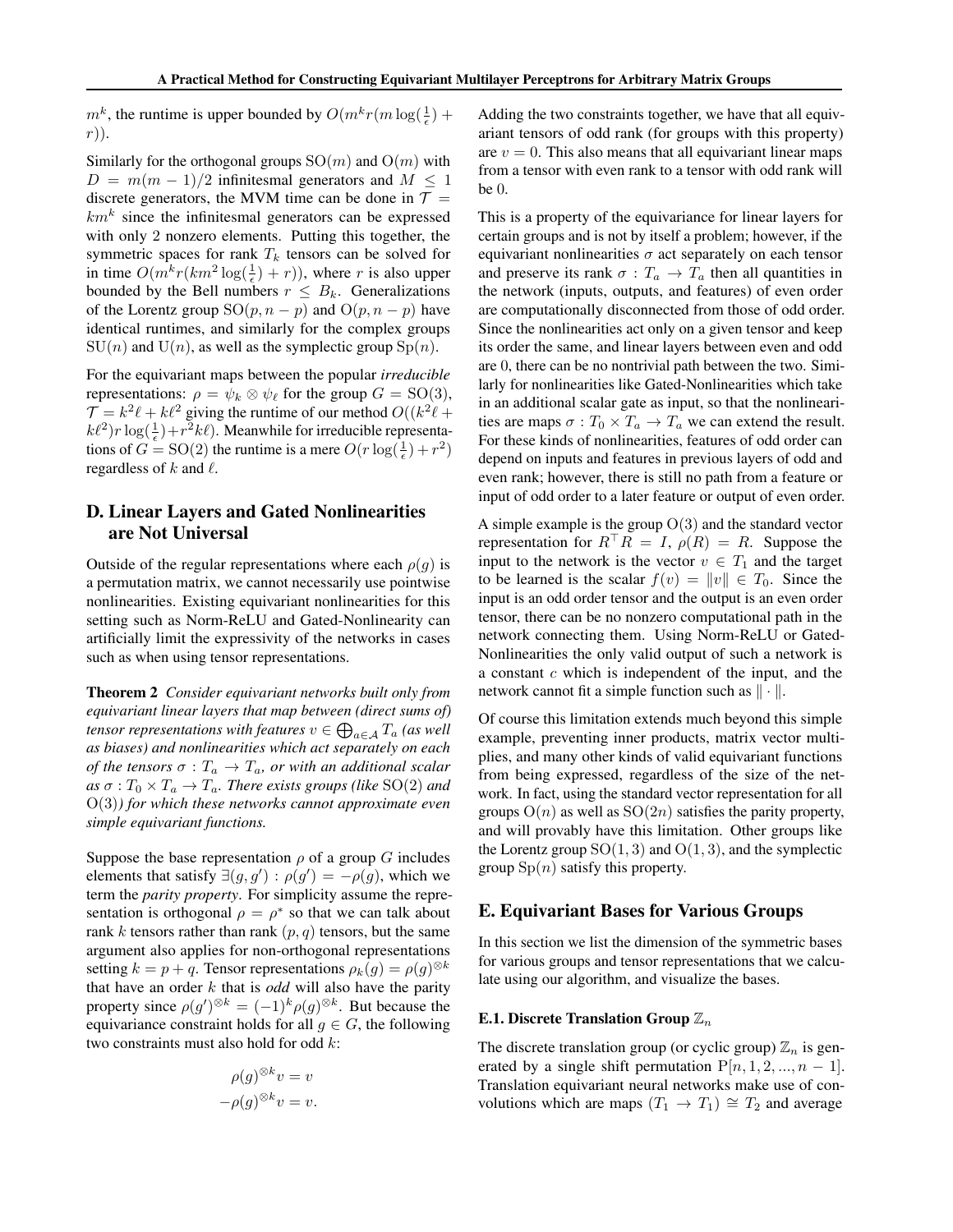pooling  $(T_1 \rightarrow T_0) \cong T_1$ . We recover the *n* dimensional convolution bases and the 1 dimensional average pooling element as shown in the table and [Figure 3.](#page-4-0) We also show the ranks for higher order tensors, which appear to satisfy  $r = n^{k-1}$  for  $\mathbb{Z}_n$  and  $T_k$ . While we are not aware of the higher order equivariant tensor having been derived in the literature, it's not unlikely due to the prominence of the translation group in signal processing.

|             |            |     |     | $\mathbb{S}_3$ $\mathbb{S}_4$ $\mathbb{S}_5$ | $\mathbb{S}_6$ | $\mathbb{S}_7$      |    | $\mathbb{S}_8$ $B_k$ |
|-------------|------------|-----|-----|----------------------------------------------|----------------|---------------------|----|----------------------|
|             |            |     |     |                                              |                | $1 \quad 1 \quad 1$ |    |                      |
|             |            |     |     |                                              |                |                     |    |                      |
|             |            |     |     | $T_3$   4 5 5 5 5 5 5 5                      |                |                     |    | $\frac{1}{5}$        |
|             |            |     |     | $T_4$   8   14   15   15   15                |                | 15                  | 15 | 15                   |
| $T_5$       |            |     |     | $16$ 41 51 52 52 52                          |                |                     | 52 | 52                   |
| $T_{\rm 6}$ | $\vert$ 32 | 122 | 187 | 202                                          | 203            | 203                 |    | 203                  |
|             | 64         | 365 | 715 | 855                                          |                |                     |    |                      |

Table 3. Symmetric Subspace rank r for tensors  $T_k$  of  $G = \mathbb{S}_n$ 

### E.3. Rubik's Cube Group

Showing the capabilities to apply to unexplored groups and representations, we compute the equivariant bases for linear layers that are equivariant to the action of the Rubik's Cube group. The Rubik's cube group is a subgroup of the permutation group  $G < S_{48}$  containing all valid Rubik's cube transformations. The group is extremely large  $|G| > 4 \times 10^{19}$ , but is generated by only 6 generators:  $F, B, U, D, L, R$  a quarter turn about the front, back, up, down, left, and right faces.

We use the standard 48 dimensional regular representation where each of the  $6*(9-1) = 48$  facets (the center facets are excluded) is a component. The state of the Rubik's cube is represented by a 48 dimensional vector where each component is an integer  $0 - 5$  representing the 6 possible colors each facet can take. Using this representation, the 6 generators can be expressed as permutations and we refer the readers to the code for the (lengthy) values of the permutations. Below we show the dimension of the equivariant basis and the size of the tensors in which the basis is embedded. Note that as the Rubik's cube is a subgroup of  $S_{48}$ , and has fewer group elements as symmetries, the size of the equivariant basis is larger  $2, 6, 22, \ldots$  vs  $1, 2, 5, \ldots$  For  $T_4$ of size  $48^4 = 5308416$  we were able to run the solver with  $r_{\text{max}} = 20$  before running out of GPU memory.

|        |    | $T_2$ | $^{\prime}$ <sub>3</sub> |         |
|--------|----|-------|--------------------------|---------|
|        |    | 6     | 22                       | >20     |
| $48^k$ | 48 | 2304  | 110592                   | 5308416 |

Table 4. Symmetric Subspace rank  $r$  for tensors  $T_k$  of Rubik's Cube Group

#### **E.4. Continuous Rotation Groups**  $SO(n)$  and  $O(n)$

The special orthogonal group  $SO(n)$  and the orthogonal group  $O(n)$  are continuous Lie groups have the Lie algebra

$$
\mathfrak{o}(n) = \mathfrak{so}(n) = T_{\text{id}}\text{SO}(n) = \{A \in \mathbb{R}^{n \times n} : A^{\top} = -A\}
$$

of dimension  $D = n(n - 1)/2$ . The orthogonal group can be constructed with the additional discrete generator

|  | $\boxed{\mathbb{Z}_2 \quad \mathbb{Z}_3 \quad \mathbb{Z}_4 \quad \mathbb{Z}_5 \quad \mathbb{Z}_6 \quad \mathbb{Z}_7 \quad \mathbb{Z}_8}$ |  |      |    |
|--|------------------------------------------------------------------------------------------------------------------------------------------|--|------|----|
|  |                                                                                                                                          |  |      |    |
|  | $T_2$   2 3 4 5 6 7 8                                                                                                                    |  |      |    |
|  | $T_3$   4 9 16 25 36 49                                                                                                                  |  |      | 64 |
|  | $T_4$   8 27 64 125 216 343 512                                                                                                          |  |      |    |
|  | $T_5$ 16 81 256 625 1296                                                                                                                 |  | 2401 |    |
|  | $T_6$   32 243 1024 3125                                                                                                                 |  |      |    |
|  | $T_7$ 64 729 4096                                                                                                                        |  |      |    |

Table 2. Symmetric subspace rank r for tensors  $T_k$  of  $G = \mathbb{Z}_n$ 

#### E.2. Permutation Group  $\mathbb{S}_n$

We review the solutions to the permutation group  $\mathbb{S}_n$  which were solved for analytically in [Maron et al.](#page-9-0) [\(2018\)](#page-9-0), which we solve for numerically using our algorithm. As expected, the solutions bases match the limiting size of the kth Bell number  $B_k$  as  $n \to \infty$ .

However, [Maron et al.](#page-9-0) [\(2018\)](#page-9-0) claim that the size of the basis is always  $B_k$  regardless of n and that is not quite correct. The basis derived in [Maron et al.](#page-9-0) [\(2018\)](#page-9-0) is always equivariant, but sometimes it contains linearly dependent solutions, leading to an overcounting when  $n$  is small. The fact that the basis cannot always be of size  $B_k$  can be seen from the fact that the total dimension of  $T_k$  is  $n^k$  and the equivariant subspace thus has rank  $r \leq n^k$ . The Bell numbers grow super exponentially in k (about  $(k/\log(k))^k$ ) and therefore given any  $n$  they must exceed the maximum  $n<sup>k</sup>$  for some value of k. The place where the original argument of [Maron et al.](#page-9-0) [\(2018\)](#page-9-0) breaks down is when the equivalence classes  $\gamma$  may be empty. For example the equivalence class  $\gamma_1 = \{\{1\}, \{2\}, \{3\}, \{4\}\}\$  corresponds to indices  $i_1,i_2,i_3,i_4$  which are all distinct. But for  $n < 4$  one cannot form a set of four indices that are all distinct, hence  $\gamma_1$  is empty for  $n < 4$ . To the best of our knowledge, the dimension of the equivariant subspaces for small  $n$  that we report below are the precise values and have not been presented anywhere else.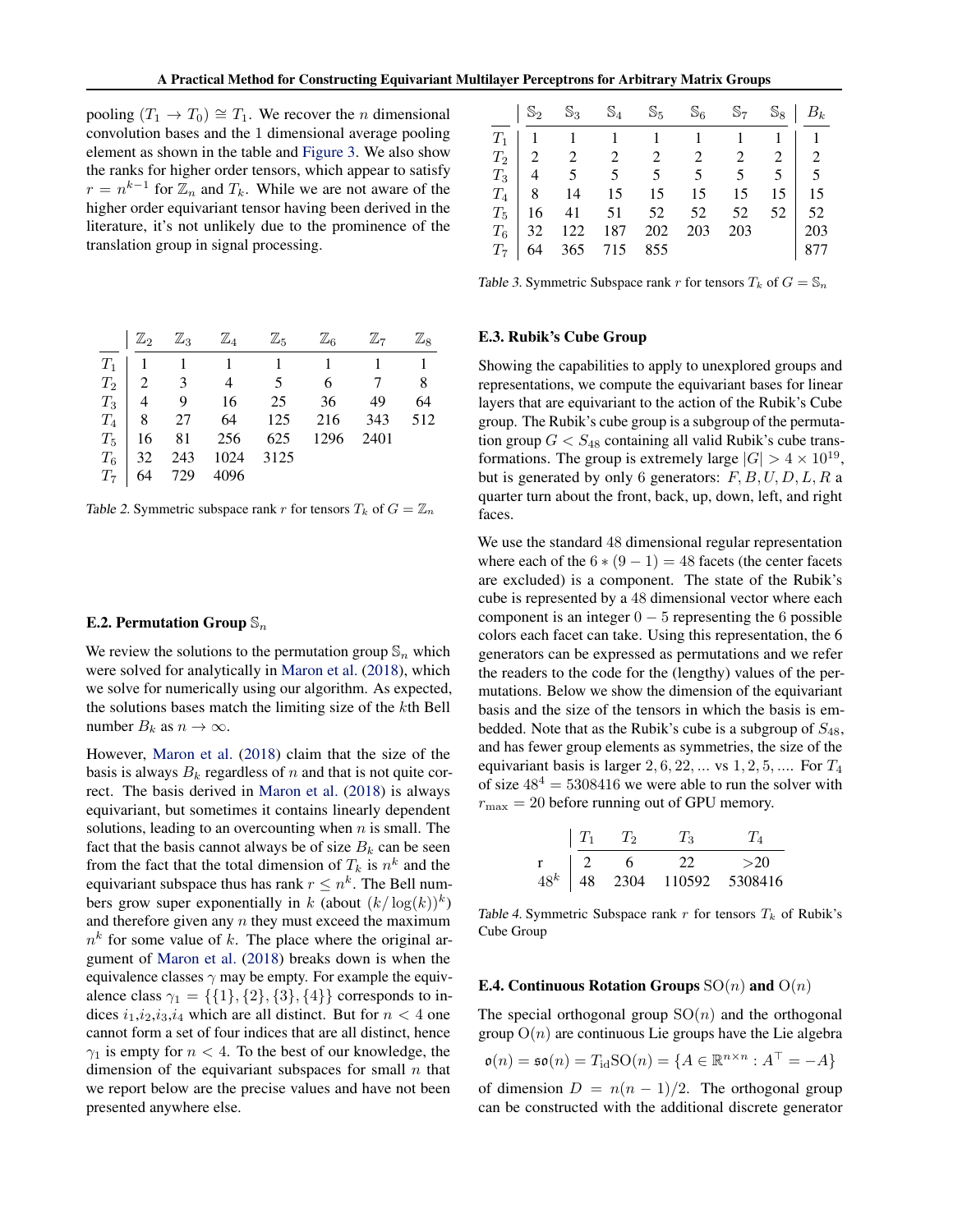| $h = \begin{bmatrix} -1 & 0 \\ 0 & I_{n-1} \end{bmatrix}$ that has $\det(h) = -1$ . |       |       |       |       |       |       |  |  |  |
|-------------------------------------------------------------------------------------|-------|-------|-------|-------|-------|-------|--|--|--|
|                                                                                     | SO(2) | SO(3) | SO(4) | SO(5) | SO(6) | SO(7) |  |  |  |
| $T_2$                                                                               | 2     |       |       |       |       |       |  |  |  |
| $T_3$                                                                               | 0     |       |       |       |       |       |  |  |  |
| $T_4$                                                                               | 6     | 3     |       | 3     | 3     | 3     |  |  |  |
| $T_5$                                                                               | 0     | 6     |       |       | 0     | 0     |  |  |  |
| $T_6$                                                                               | 20    | 15    | 25    | 15    | 16    | 15    |  |  |  |
| $T_7$                                                                               | 0     | 36    |       | 15    |       |       |  |  |  |
| $\scriptstyle T_8$                                                                  | 70    | 91    | 196   |       |       |       |  |  |  |

Table 5. Symmetric subspace rank r for tensors  $T_k$  of  $G = SO(n)$ 

We omit the first row  $T_1$  since all the values are 0. The additional basis element along the diagonal  $n = k$  can be recognized as the well known anti-symmetric Levi-Civita symbol  $\varepsilon_{ijk\ell...}$ . However this basis element does not respect orientation reversing isometries, and is thus absent in the equivariant basis for  $O(n)$ :

|                    | O(2) | O(3) | O(4) | O(5) | O(6) | O(7) |
|--------------------|------|------|------|------|------|------|
| $\scriptstyle T_2$ |      |      |      |      |      |      |
| $T_3$              |      | 0    | 0    | 0    |      |      |
| $T_4$              | 3    | 3    | 3    | 3    |      | 3    |
| $T_5$              | 0    |      | 0    | 0    | 0    |      |
| $T_6$              | 10   | 15   | 15   | 15   | 15   | 15   |
| $T_7$              | 0    | 0    | 0    |      |      |      |
| $T_8$              | 35   | 91   | 105  |      |      |      |

Table 6. Symmetric subspace rank r for tensors  $T_k$  of  $G = O(n)$ 

#### **E.5.** Lorentz Groups  $SO^+(1,3)$ ,  $SO(1,3)$ ,  $O(1,3)$

The Lorentz group is defined as the set of matrices that preserve the Lorentz metric  $\eta$ :  $O(1,3) = \{L \in \mathbb{R}^{4 \times 4}$ :  $L^{\top} \eta L = \eta$ . Differentiating, one gets the  $D = 6$  dimensional Lie algebra  $\mathfrak{so}(1,3) = \{A \in \mathbb{R}^{4 \times 4} : A^\top \eta + \eta A =$ 0. The full Lorentz group  $O(1, 3)$  has four connected components.

The identity component of the Lorentz group  $SO^+(1,3)$ is just the exponential of the Lie algebra  $SO^+(1,3)$  =  $\exp(\mathfrak{o}(1,3))$ . The subgroup  $SO(1,3)$  of  $O(1,3)$  with determinant 1 can be constructed with the additional generator  $h_1 = -I$  (which combines time reversal with a parity transformation), and the full Lorentz group  $O(1, 3)$  includes  $h_1$ as well as the generator  $h_2 = \begin{bmatrix} -1 & 0 \\ 0 & L \end{bmatrix}$  $0$   $I_3$ that reverses time only. As these groups are not orthogonal, we must distinguish  $T_{(a,b)}$  from  $T_{(a+b,0)}$ . Below we show the number of basis vectors for  $T_{(k,0)}$  which for these 3 groups is the same number as for  $T_{(k-i,i)}$  although the bases elements

are distinct.

|                                                                                       | $T_{(2,0)}$ $T_{(3,0)}$ $T_{(4,0)}$ $T_{(5,0)}$ $T_{(6,0)}$ $T_{(7,0)}$ $T_{(8,0)}$ |              |              |    |      |
|---------------------------------------------------------------------------------------|-------------------------------------------------------------------------------------|--------------|--------------|----|------|
| $SO^+(1,3)$ 1 0 4 0 25 0 196                                                          |                                                                                     |              |              |    |      |
| $\left. \begin{array}{c} \mathrm{SO}(1,3) \ \mathrm{O}(1,3) \end{array} \right  \, .$ |                                                                                     | $\mathbf{0}$ | $\mathbf{U}$ | 25 | -196 |
|                                                                                       |                                                                                     |              | $\mathbf{0}$ | 15 | 105  |

Table 7. Symmetric subspace rank r for tensors  $T_{(k,0)}$  for the Lorentz groups.

#### **E.6. Symplectic Group**  $\text{Sp}(n)$

Similar to the orthogonal group and the Lorentz group, the symplectic group is defined through the perservation of a quadratic form.

$$
\mathrm{Sp}(n) = \{ M \in \mathbb{R}^{2n \times 2n} : M^\top \Omega M = \Omega \},
$$

where  $\Omega = \begin{bmatrix} 0 & I_n \\ I_n & 0 \end{bmatrix}$  $-I_n$  0 and is often relevant in the context of Hamiltonian mechanics and classical physics. The quadratic form  $\Omega$  can be interpreted as a measurement of oriented area (in phase space) and is preserved by the evolution of many systems. The  $D = n(2n + 1)$  dimensional Lie algebra satisfies

$$
\mathfrak{sp}(n) = \{ A \in \mathbb{R}^{2n \times 2n} : A^\top \Omega + \Omega A = 0 \},
$$

and any element in  $\text{Sp}(n)$  can be written  $M =$  $\exp(A_1)\exp(A_2)$  for some  $A_1, A_2 \in \mathfrak{sp}(n)$ .

|             | Sp(1) | Sp(2) | Sp(3) | Sp(4) | Sp(5) | Sp(6) |
|-------------|-------|-------|-------|-------|-------|-------|
| $T_{(2,0)}$ |       |       |       |       |       |       |
| $T_{(3,0)}$ | 0     | 0     |       | 0     | 0     |       |
| $T_{(4,0)}$ |       | 3     |       | 3     |       |       |
| $T_{(5,0)}$ | 0     | 0     | 0     | 0     | 0     |       |
| $T_{(6,0)}$ | 5     | 14    | 15    | 15    |       |       |
| $T_{(7,0)}$ | 0     | 0     |       |       |       |       |
| $T_{(8,0)}$ | 14    | 84    |       |       |       |       |

Table 8. Symmetric subspace rank r for tensors  $T_{(k,0)}$  of  $G =$  $Sp(n)$ 

Although for large values of  $n$ , the dimension of the basis for  $\mathrm{Sp}(n)$  becomes similar to that of its subgroup  $\mathrm{O}(n)$ , the basis elements themselves are quite different. Like the Lorentz groups, different ways of distributing the rank between the base vector space and its dual as  $T_{(k-i,i)}$  for different i yields different solutions for the equivariant basis.

#### E.7. Special Unitary Group  $SU(n)$

Using a complex valued SVD and replacing the objective in the iterative algorithm  $L(Q) = ||CQ||_F^2 = \text{Tr}(Q^\top C^\top C Q)$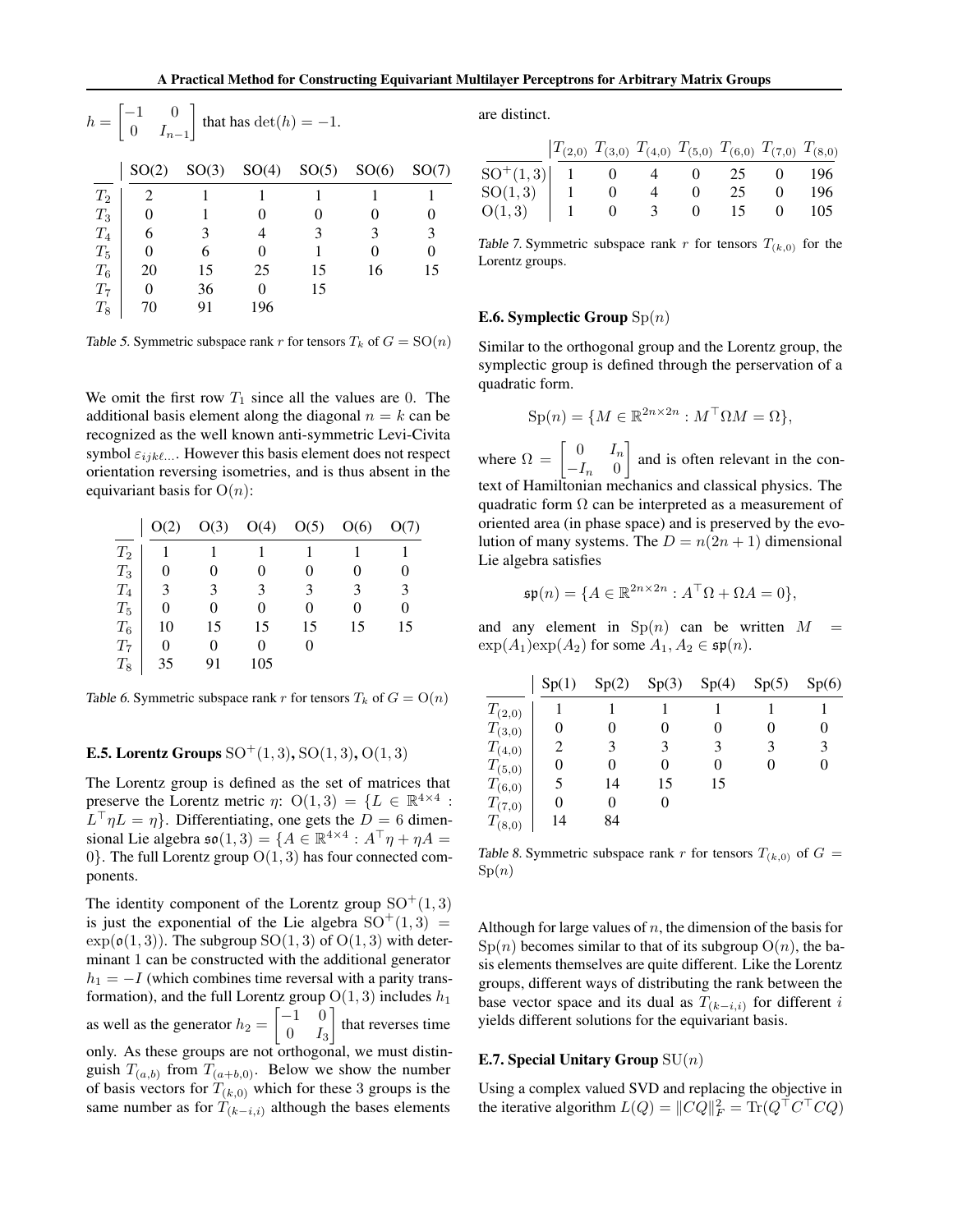<span id="page-16-0"></span>with  $L(Q) = \text{Tr}(Q^{\dagger} C^{\dagger} C Q)$  where  $\dagger$  is the complex conjugate transpose, we can apply our method to solve for the equivariant bases for complex groups such as the special unitary group  $SU(n)$  relevant for the symmetries of the standard model of particle physics.

The group can be defined

 $\mathrm{SU}(n) = \{U \in \mathbb{C}^{n \times n} : U^{\dagger}U = 1, \ \det(U) = 1\}.$ 

The Lie algebra of dimension  $D = n^2 - 1$  satisfies

$$
\mathfrak{su}(n) = \{ A \in \mathbb{C}^{n \times n} : A^{\dagger} = -A, \text{ Tr}(A) = 0 \}.
$$

The group is contained in the image of the exponential map,  $exp(su(n)) = SU(n)$ . Since the size of the basis differs between  $T_{(4,1)}$  and  $T_{(3,2)}$  for example, we show the solutions for only a selection of tensor ranks. It may also be useful to consider *anti*-linear maps, but we leave this to future work.

|           |  | $T_{(3,0)}$ $T_{(3,1)}$ $T_{(3,2)}$ $T_{(3,3)}$ $T_{(4,0)}$ $T_{(4,1)}$ $T_{(4,2)}$ |  |  |
|-----------|--|-------------------------------------------------------------------------------------|--|--|
| $SU(2)$ 0 |  |                                                                                     |  |  |
| SU(3)     |  |                                                                                     |  |  |
| SU(4)     |  |                                                                                     |  |  |

Table 9. Symmetric subspace rank r for tensors  $T_{(q,p)}$  of  $G =$  $SU(n)$ 

### F. Recipe for Use

Below we outline the minimum required steps for adding new groups and representations to our existing implementation written in Jax [\(Bradbury et al.,](#page-8-0) [2018\)](#page-8-0).

#### Adding new groups:

- 1. Specify a sufficient set of M discrete generators and their base representation as a matrix  $\rho(h_i)$  or as a matrix vector multiply  $v \rightarrow \rho(h_i)v$  for each  $i =$  $1, 2, ..., M$
- 2. Specify a basis for the Lie algebra (if any) and its base representation as a matrix  $d\rho(A_i)$  or as a matrix vector multiply  $v \to d\rho(A_i)v$  for each  $i = 1, 2, ..., D$

We walk through these steps and provide examples in Adding new representations  $\tilde{\rho}$  to existing groups:

- 1. Specify  $\tilde{\rho}(h_i)$  as a function of  $\rho(h_i)$
- 2. Define  $\dim(V)$ , ==, and hash functions for the representation

We provide more detailed instructions along with examples for implementing new groups at [https://emlp.](https://emlp.readthedocs.io/en/latest/notebooks/3new_groups.html)

[readthedocs.io/en/latest/notebooks/](https://emlp.readthedocs.io/en/latest/notebooks/3new_groups.html) [3new\\_groups.html](https://emlp.readthedocs.io/en/latest/notebooks/3new_groups.html) and new representations at [https://emlp.readthedocs.io/en/latest/](https://emlp.readthedocs.io/en/latest/notebooks/4new_representations.html) [notebooks/4new\\_representations.html](https://emlp.readthedocs.io/en/latest/notebooks/4new_representations.html).

Given that a base representation  $\rho$  is *faithful*, all representations can be constructed as functions of this  $\rho$  whatever it may be.

A specification of  $\tilde{\rho}(h) = f(\rho(h))$  induces the Lie algebra representation  $d\tilde{\rho}(A)$  which may be computed automatically using autograd Jacobian vector products (JVP), without needing to specify it manually.  $d\tilde{\rho}(A) = JVP(f, I, d\rho(A))$ which corresponds in math terms to the operation  $d\tilde{\rho}(A) =$  $Df|_{\rho(h)=I} (d\rho(A)).$ 

### G. Group Products

Many of the relevant groups for larger problems like 2D arrays, GCNNs, point clouds [\(Fuchs et al.,](#page-9-0) [2020\)](#page-9-0), sets of images [\(Maron et al.,](#page-9-0) [2020\)](#page-9-0), and hierarchical structures [\(Wang](#page-9-0) [et al.,](#page-9-0) [2020\)](#page-9-0) have multiple distinct group substructures. 2D translation symmetry is the group  $G = \mathbb{Z}_n \times \mathbb{Z}_n = \mathbb{Z}_n^2$ , GCNNs have  $G = H \ltimes \mathbb{Z}_n^2$  point clouds typically have  $G = S_n \times E(3)$ , sets of images have the symmetry  $S_m \times \mathbb{Z}_n^2$ , and a voxelized point cloud network could be  $(S_n\times \text{E}(3))\wr \mathbb{Z}_m^3$ . Here these symbols for combining groups are the direct product  $(x)$ , semi-direct product  $(x)$  and wreath product  $(2)$ . An additional asymptotic speedup can be achieved for groups that are constructed using these structures by exploiting knowledge about how solutions for the larger group depend on the solutions for the constituent groups.

Suppose representation  $\rho_a$  of the group  $G_a$  acts on the space  $V_a$  which has the symmetric basis  $Q_a$ , and  $\rho_b$  of  $G_b$  acts on  $V_b$  with the symmetric basis  $Q_b$ .

 $(x)$ : As shown in [\(Maron et al.,](#page-9-0) [2020\)](#page-9-0), the equivariant basis for  $G_a \times G_b$  with rep  $\rho_a \otimes \rho_b$  can be written as the Kronecker product  $Q_{ab} = Q_a \otimes Q_b$ .

( $\lambda$ ): In [\(Wang et al.,](#page-9-0) [2020\)](#page-9-0) it was worked out that the equivariant basis for  $G_a \wr G_b$  with rep  $(\rho_a \wr \rho_b) \otimes (\rho_a \wr \rho_b)^*$  satisfies unvec( $Q_{ab}[\alpha, \beta]$ ) = unvec( $Q_a\beta$ )⊗  $I + 11^\top$ ⊗unvec( $Q_b\alpha$ ) where  $\alpha$ ,  $\beta$  are coefficient vectors of size  $r_a$ ,  $r_b$  and the  $unvec(\cdot)$  operation reshapes a vector into a matrix.

# H. Parametrizing Lie Groups with Continuous and Discrete Generators

According to [Winkelmann](#page-10-0) [\(2003\)](#page-10-0), every real connected Lie group  $G$  of dimension  $D$  contains a dense subgroup  $H \leq G$  generated by  $D + 1$  elements (which can be constructed explicitly by sampling elements in a neighborhood of the identity). Since  $H$  is dense in  $G$ , for every element